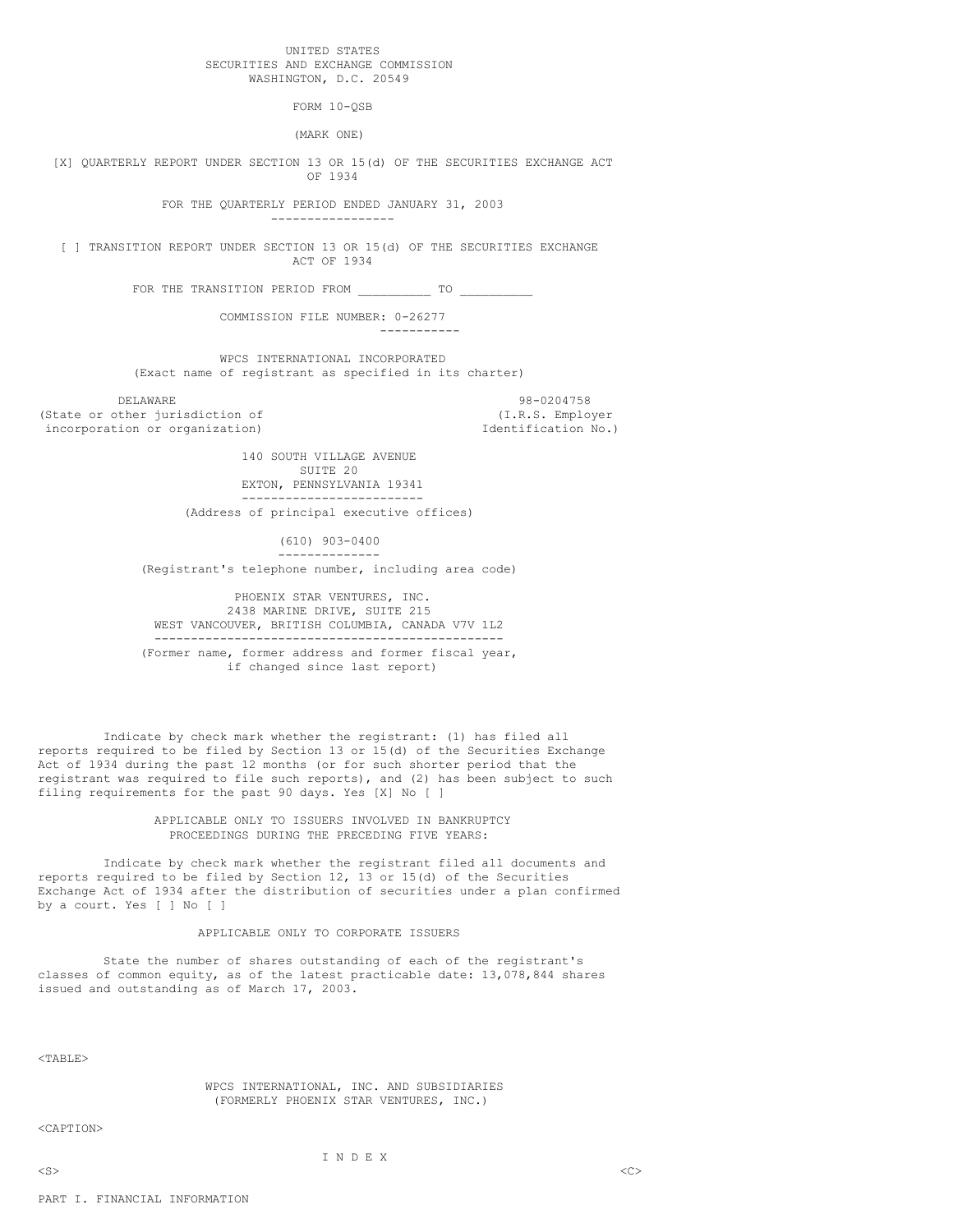|                            | ITEM 1. Condensed consolidated balance sheets at January 31, 2003<br>(unaudited) and April 30, 2002                          |           |         | $4 - 5$ |
|----------------------------|------------------------------------------------------------------------------------------------------------------------------|-----------|---------|---------|
|                            | Condensed consolidated statements of operations for the three<br>and nine months ended January 31, 2003 and 2002 (unaudited) |           |         | - 6     |
|                            | Condensed consolidated statements of cash flows for the nine<br>months ended January 31, 2003 and 2002 (unaudited)           |           | $7 - 8$ |         |
|                            | Condensed consolidated statement of shareholders' equity for the<br>nine months ended January 31, 2003 (unaudited)           |           |         | 9       |
|                            | Notes to condensed consolidated financial statements                                                                         | $10 - 18$ |         |         |
|                            | ITEM 2. Management's Discussions and Analysis                                                                                | $19 - 24$ |         |         |
|                            | TTEM 3. Controls and Procedures                                                                                              |           |         | 2.5     |
| PART II. OTHER INFORMATION |                                                                                                                              |           |         |         |
|                            | ITEM 6. Exhibits and Reports on 8-K                                                                                          |           |         | 26      |
|                            | <b>STGNATURES</b>                                                                                                            |           |         | 2.7     |
|                            | <b>CERTIFICATIONS</b>                                                                                                        | $28 -$    |         | -30     |

 $<$ /TABLE>

 $<$ TABLE>

WPCS INTERNATIONAL, INC. AND SUBSIDIARIES (FORMERLY PHOENIX STAR VENTURES, INC.)

CONDENSED CONSOLIDATED BALANCE SHEETS

## <CAPTION>

| ASSETS                                                                                   | January 31, April 30,<br>2003 2002                  |                   |
|------------------------------------------------------------------------------------------|-----------------------------------------------------|-------------------|
| $<$ S><br>CURRENT ASSETS:                                                                | (UNAUDITED)<br>$\langle C \rangle$                  | <<                |
| Cash and cash equivalents<br>Restricted cash<br>Accounts receivable, net of allowance    | $$107,400$ $$15,554$<br>200,000                     |                   |
| of \$26,285 at January 31, 2003<br>Costs and estimated earnings in excess of billings on | 1,625,154 91,183                                    |                   |
| uncompleted contracts<br>Inventory<br>Note receivable - related party                    | 1,093,945<br>172,514                                | 125,558 7,975     |
| Prepaid expenses                                                                         | 204,347                                             |                   |
| Total current assets                                                                     |                                                     | 3,528,918 114,712 |
| PROPERTY AND EQUIPMENT, Net                                                              |                                                     | 449,844 28,271    |
| GOODWILL                                                                                 | 5,580,333                                           |                   |
| OTHER ASSETS, security deposits                                                          |                                                     | 21,453 2,242      |
| Totals                                                                                   | \$9,580,548 \$ 145,225<br>------------------------- |                   |

4

THE ACCOMPANYING NOTES ARE AN INTEGRAL PART OF THESE CONDENSED CONSOLIDATED FINANCIAL STATEMENTS.

 $<$ /TABLE>

<TABLE>

WPCS INTERNATIONAL, INC. AND SUBSIDIARIES (FORMERLY PHOENIX STAR VENTURES, INC.)

CONDENSED CONSOLIDATED BALANCE SHEETS (CONTINUED)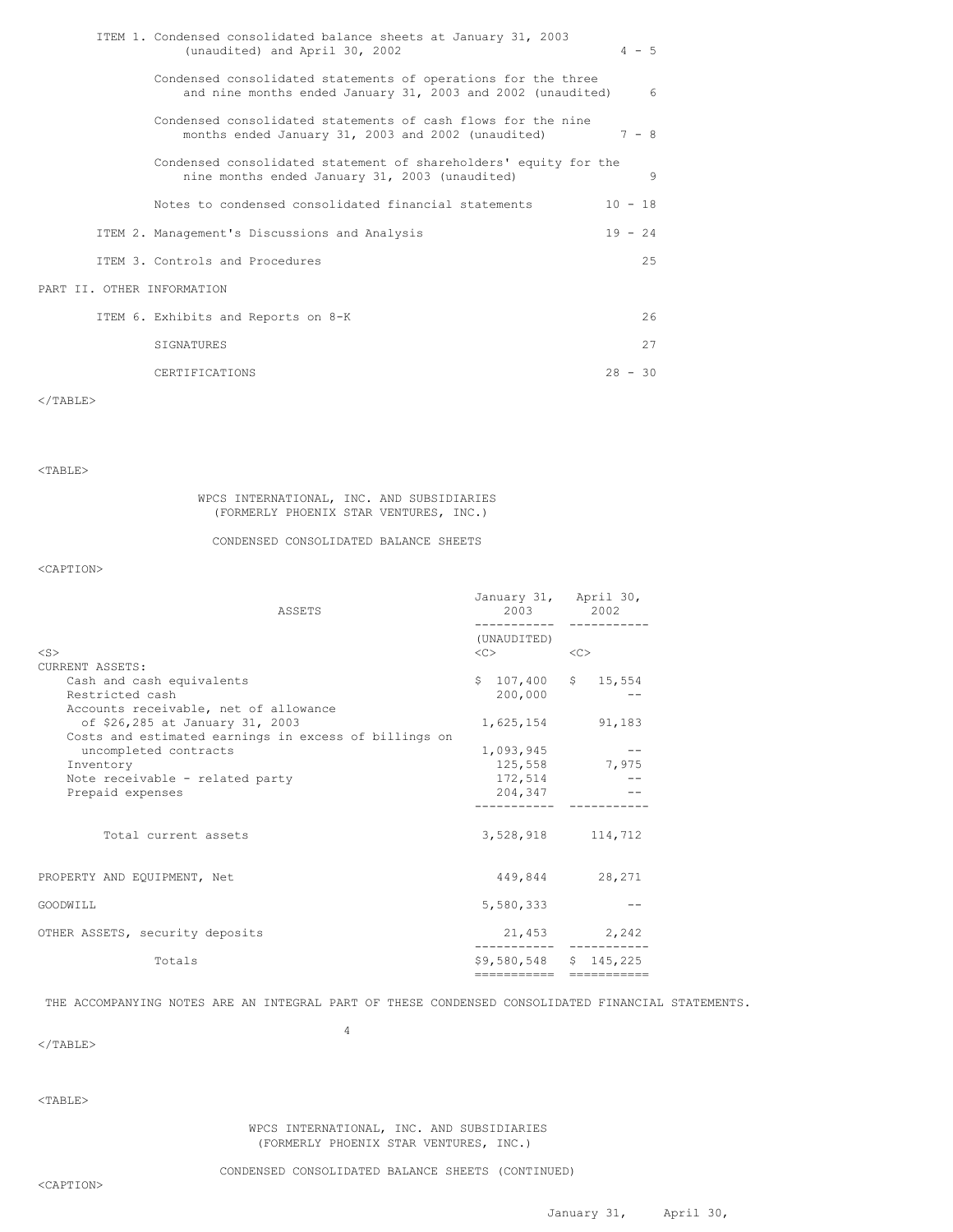| LIABILITIES AND SHAREHOLDERS' EQUITY                                                                                                                            | 2003<br>(UNAUDITED)    |                     | 2002        |
|-----------------------------------------------------------------------------------------------------------------------------------------------------------------|------------------------|---------------------|-------------|
| $<$ S>                                                                                                                                                          | $\langle C \rangle$    | $\langle C \rangle$ |             |
| CURRENT LIABILITIES:                                                                                                                                            |                        |                     |             |
| Accounts payable and accrued expenses                                                                                                                           | $$1,755,587$ $$95,119$ |                     |             |
| Billings in excess of costs and estimated earnings on                                                                                                           |                        |                     |             |
| Uncompleted contracts                                                                                                                                           | 322,696                |                     |             |
| Note payable - Bank                                                                                                                                             | 200,000                |                     |             |
| Current maturities of capital lease obligations                                                                                                                 | 2,256 2,077            |                     |             |
| Current maturities of equipment loans payable                                                                                                                   | 48,406                 |                     |             |
| Due to stockholder                                                                                                                                              |                        |                     | $-- 20,743$ |
| Income taxes payable                                                                                                                                            | 6,500                  |                     |             |
| Total current liabilities                                                                                                                                       | 2,335,445              |                     | 117,939     |
| Capital lease obligations, net of current maturities                                                                                                            | 5,006 6,902            |                     |             |
| Equipment loans payable, net of current portion                                                                                                                 | 19,002                 |                     |             |
| Deferred income taxes                                                                                                                                           |                        |                     | 4,150 4,150 |
| Total Liabilities                                                                                                                                               | 2,363,603 128,991      |                     |             |
| COMMITMENTS                                                                                                                                                     |                        |                     |             |
| SHAREHOLDERS' EQUITY:<br>Preferred Stock - \$0.0001 par value, 5,000,000 shares authorized                                                                      |                        |                     |             |
|                                                                                                                                                                 |                        |                     |             |
| Series C Convertible Preferred Stock, 1,000 shares designated,<br>1000 shares issued and outstanding at January 31, 2003,<br>liquidation preference \$1,000,000 |                        |                     |             |

| Common Stock - \$0.0001 par value,                          |             |         |
|-------------------------------------------------------------|-------------|---------|
| 30,000,000 shares authorized, 13,078,844 shares and         |             |         |
| 5,500,000 shares issued and outstanding at January 31, 2003 |             |         |
| and April 30, 2002, respectively                            | 1,308       | 550     |
| Additional paid- in capital                                 | 7,939,126   | 4,450   |
| (Accumulated deficit) / retained earnings                   | (723, 489)  | 11,234  |
|                                                             |             |         |
| Total shareholders' equity                                  | 7,216,945   | 16,234  |
| Totals                                                      | \$9,580,548 | 145,225 |
|                                                             |             |         |

THE ACCOMPANYING NOTES ARE AN INTEGRAL PART OF THESE CONDENSED CONSOLIDATED FINANCIAL STATEMENTS. 5

 $<$ /TABLE $>$ 

<TABLE>

# WPCS INTERNATIONAL INC. AND SUBSIDIARIES (FORMERLY PHOENIX STAR VENTURES, INC.)

# CONDENSED CONSOLIDATED STATEMENTS OF OPERATIONS (UNAUDITED)

<CAPTION>

|                                                                        |            | Three Months Ended<br>January 31, | Nine Months Ended<br>January 31,                                                       |           |  |  |
|------------------------------------------------------------------------|------------|-----------------------------------|----------------------------------------------------------------------------------------|-----------|--|--|
|                                                                        | 2003       | 2002                              |                                                                                        | 2002      |  |  |
| $<$ S $>$                                                              | <<>        | $<<$ $C>$                         | <<                                                                                     | < <c></c> |  |  |
| SALES<br>COST OF SALES                                                 |            |                                   | $$1,579,256$ $$173,882$ $$2,185,739$ $$173,882$<br>1,338,419 139,545 1,812,515 139,545 |           |  |  |
| GROSS PROFIT                                                           | 240,837    | 34,337                            | 373,224                                                                                | 34,337    |  |  |
| OPERATING EXPENSES:                                                    |            |                                   |                                                                                        |           |  |  |
| Selling expenses                                                       |            |                                   | 2,394 1,312 9,411 1,312                                                                |           |  |  |
| General and administrative expenses<br>Provision for doubtful accounts | 490,842    | 32,371                            | 880,571<br>26,285                                                                      | 32,371    |  |  |
| Depreciation and amortization                                          | 15,595     | 942                               | 18,680                                                                                 | 942       |  |  |
| Total                                                                  | 508,831    | 34,625                            | 934,947                                                                                | 34,625    |  |  |
| NET LOSS                                                               | (267, 994) | (288)                             | (561, 723)                                                                             | (288)     |  |  |
| Imputed dividends accreted on<br>Convertible Series B Preferred stock  |            |                                   | (173,000)                                                                              |           |  |  |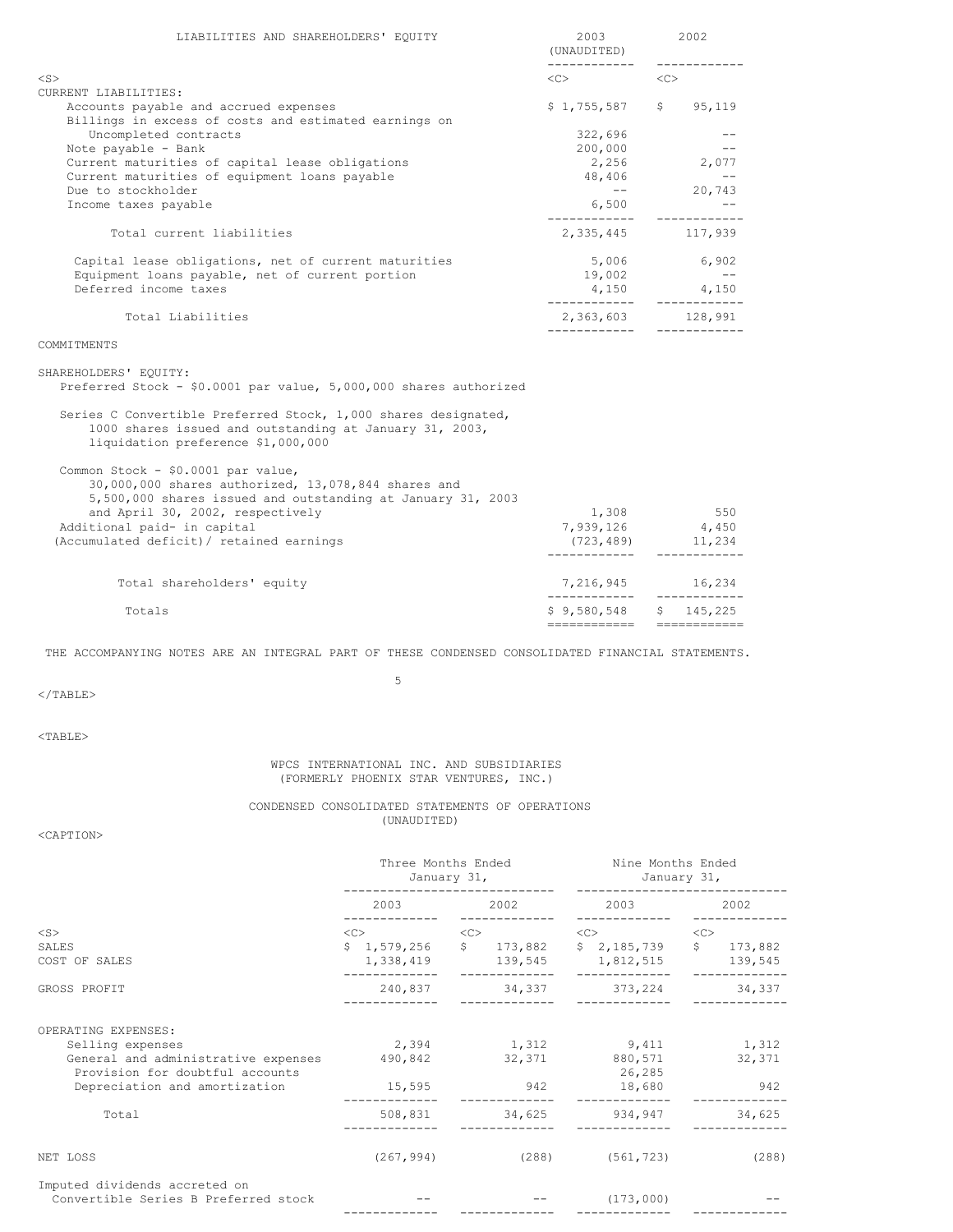| NET LOSS ATTRIBUTABLE TO<br>COMMON SHAREHOLDERS               | (267, 994)<br>____________ | S.   | (288)       | S. | (734, 723)            | S.   | (288)                |
|---------------------------------------------------------------|----------------------------|------|-------------|----|-----------------------|------|----------------------|
| Basic net loss per common share                               | (0.02)                     | - \$ | $(0.00)$ \$ |    | (0.08)                | - \$ | (0.00)               |
| Basic weighted average number of<br>common shares outstanding | 11,084,312<br>___________  |      | 5,500,000   |    | 9,505,337<br>________ |      | 5,500,000<br>_______ |

THE ACCOMPANYING NOTES ARE AN INTEGRAL PART OF THESE CONDENSED CONSOLIDATED FINANCIAL STATEMENTS

6

 $<$ /TABLE $>$ 

<TABLE>

WPCS INTERNATIONAL INC. AND SUBSIDIARIES FORMERLY PHOENIX STAR VENTURES, INC.)

# CONDENSED CONSOLIDATED STATEMENTS OF CASH FLOWS (UNAUDITED)

<CAPTION>

|                                                                   | Nine Months Ended<br>January 31,                             |  |                                       |
|-------------------------------------------------------------------|--------------------------------------------------------------|--|---------------------------------------|
|                                                                   | 2003 2002                                                    |  |                                       |
| $<$ S $>$                                                         | $\texttt{<<} \texttt{C}> \texttt{<<} \texttt{C}>$            |  |                                       |
| OPERATING ACTIVITIES:                                             |                                                              |  |                                       |
| Net loss                                                          | \$ (561, 723) \$ (288)                                       |  |                                       |
| Adjustments to reconcile net loss                                 |                                                              |  |                                       |
| to net cash (used in) provided by operating activities:           |                                                              |  |                                       |
| Depreciation and amortization                                     |                                                              |  | 18,680 942                            |
| Provision for doubtful accounts                                   | 26,285                                                       |  | $- -$                                 |
| Changes in operating assets and liabilities, net of acquisitions: |                                                              |  |                                       |
| Accounts receivable                                               |                                                              |  | 108,236 (88,575)                      |
| Costs and estimated earnings in excess of billings on             |                                                              |  |                                       |
| uncompleted contracts                                             | (695, 838)                                                   |  |                                       |
| Inventory                                                         | (112, 355)                                                   |  |                                       |
| Prepaid expenses                                                  | (161, 023)                                                   |  | $- -$                                 |
| Other Assets                                                      | $-$ (2, 242)<br>658, 474 112, 596                            |  |                                       |
| Accounts payable and accrued expenses                             |                                                              |  |                                       |
| Billings in excess of costs and estimated earnings on             |                                                              |  |                                       |
| uncompleted contracts                                             | (48, 662)                                                    |  |                                       |
| Income taxes payable                                              | 6,500                                                        |  |                                       |
|                                                                   |                                                              |  |                                       |
| NET CASH (USED IN) / PROVIDED BY OPERATING                        |                                                              |  |                                       |
| <b>ACTIVITIES</b>                                                 | $(761, 426)$ 22,433                                          |  |                                       |
|                                                                   |                                                              |  |                                       |
| INVESTING ACTIVITIES:                                             |                                                              |  |                                       |
| Acquisition of property and equipment                             |                                                              |  |                                       |
| Acquisition of businesses, net of cash acquired                   | (374, 709)                                                   |  | $(787)$ $(21, 373)$<br>$74, 709$      |
|                                                                   |                                                              |  |                                       |
|                                                                   |                                                              |  |                                       |
| NET CASH USED IN INVESTING ACTIVITIES                             | $(375, 496)$ $(21, 373)$<br>________________________________ |  |                                       |
| FINANCING ACTIVITIES:                                             |                                                              |  |                                       |
|                                                                   |                                                              |  |                                       |
| Cash received in reverse acquisition                              |                                                              |  | $3,257$ --<br>00,000) --<br>-- 23,189 |
| Restricted cash                                                   | (200, 000)                                                   |  |                                       |
| Proceeds from advances from shareholder                           |                                                              |  |                                       |
| Repayment of advances from shareholders                           | (20, 743)                                                    |  | $\sim$ $-$                            |
| Proceeds from sale of preferred stock                             | 1,455,000                                                    |  | $- -$                                 |
| Proceeds from issuance of common stock                            | <b>Service Contract Contract</b>                             |  | 5,000                                 |
| Repayment of equipment loans payable                              | (7, 029)                                                     |  |                                       |
| Payments of capital lease obligations                             | (1, 717)                                                     |  |                                       |
|                                                                   |                                                              |  |                                       |
| NET CASH PROVIDED BY FINANCING ACTIVITIES                         | 1,228,768 28,189                                             |  |                                       |
|                                                                   |                                                              |  |                                       |
|                                                                   |                                                              |  |                                       |

 $<$ /TABLE>

<TABLE>

## WPCS INTERNATIONAL INC. AND SUBSIDIARIES FORMERLY PHOENIX STAR VENTURES, INC.)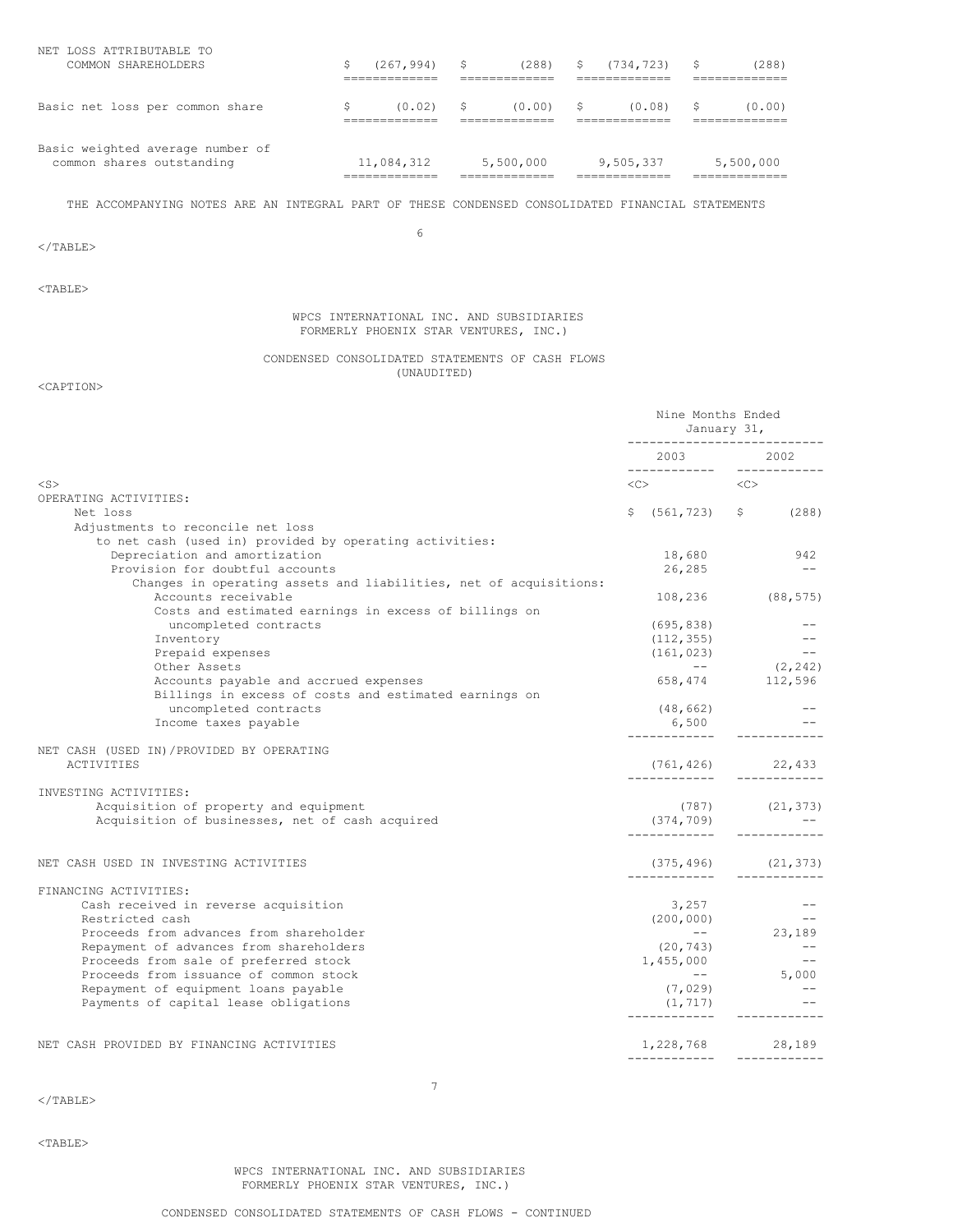|                                                                                                                      | Nine Months Ended<br>January 31, |                                                                                                   |              |                                    |
|----------------------------------------------------------------------------------------------------------------------|----------------------------------|---------------------------------------------------------------------------------------------------|--------------|------------------------------------|
|                                                                                                                      |                                  |                                                                                                   |              | 2002                               |
| $<$ S $>$<br>NET INCREASE IN CASH AND CASH EQUIVALENTS                                                               |                                  | ------------ -----------<br>${<}\mathbb{C}{>}$                                                    |              | $<\!\!\rm C\!\!>$<br>91,846 29,249 |
| CASH AND CASH EQUIVALENTS, BEGINNING OF<br>PERIOD                                                                    |                                  | 15,554                                                                                            |              |                                    |
| CASH AND CASH EQUIVALENTS, END OF PERIOD                                                                             |                                  | $$107,400$ $$29,249$<br>========================                                                  |              |                                    |
| SUPPLEMENTAL DISCLOSURE OF CASH FLOW<br>INFORMATION:<br>Cash paid during the period for:<br>Interest                 | \$                               | 2,875<br>========================                                                                 | $S$ .        | 220                                |
| Income taxes                                                                                                         | \$                               | 353                                                                                               | $\mathsf{S}$ | 190                                |
| SCHEDULE OF NON-CASH INVESTING AND FINANCING<br>ACTIVITIES:                                                          |                                  |                                                                                                   |              |                                    |
| Equipment acquired under capital lease                                                                               | S.                               | 9,468                                                                                             |              |                                    |
| Issuance of 64 shares of Series B preferred stock<br>as payment of advances from shareholder and<br>accounts payable |                                  | -----------<br>\$64,000<br>============                                                           |              |                                    |
| Imputed Series B preferred stock dividend attributable to a<br>beneficial conversion feature                         |                                  | \$173,000<br>-----------                                                                          |              |                                    |
| Issuance of common stock for net noncash assets received<br>in acquisitions                                          |                                  | \$6,324,249<br>===========                                                                        |              |                                    |
| Conversion of Series A Preferred stock into common stock                                                             | S                                | 300                                                                                               |              |                                    |
| Conversion of Series B Preferred stock into common stock                                                             | \$                               | $\begin{array}{cccccccccccccc} = & = & = & = & = & = & = & = & = & = & = & = & \end{array}$<br>56 |              |                                    |

THE ACCOMPANYING NOTES ARE AN INTEGRAL PART OF THESE CONDENSED CONSOLIDATED FINANCIAL STATEMENTS

8

 $<$ /TABLE>

 $<$ TABLE $>$ 

WPCS INTERNATIONAL, INC. AND SUBSIDIARIES (FORMERLY PHOENIX STAR VENTURES, INC.) CONDENSED CONSOLIDATED STATEMENT OF STOCKHOLDERS' EQUITY FOR THE NINE MONTHS ENDED JANUARY 31, 2003 (UNAUDITED)

===========

<CAPTION>

|                                                                               |    |                 |        |              |              |    |        |    | ADDITIONAL |    |          |
|-------------------------------------------------------------------------------|----|-----------------|--------|--------------|--------------|----|--------|----|------------|----|----------|
| TOTAL<br>ACCUMULATED                                                          |    | PREFERRED STOCK |        |              | COMMON STOCK |    |        |    | PAID-IN    |    |          |
| (DEFICIT)/<br>STOCKHOLDERS'                                                   |    | SHARES          | AMOUNT |              | SHARES       |    | AMOUNT |    | CAPITAL    |    | EARNINGS |
| EQUITY                                                                        |    |                 |        |              |              |    |        |    |            |    |          |
|                                                                               |    |                 |        |              |              |    |        |    |            |    |          |
| $<$ S $>$<br><<                                                               | << |                 | <<     |              | <<           | << |        | << |            | << |          |
| BALANCE MAY 1, 2002<br>16,234<br>$\mathsf{S}$                                 |    |                 | Ś      | $- -$        | 5,500,000    | \$ | 550    | \$ | 4,450      | \$ | 11,234   |
| Effects of reverse acquisition<br>(80, 815)                                   |    | 250             |        | $\mathbf{1}$ | 1,025,632    |    | 103    |    | (80, 919)  |    |          |
| Return and retirement of<br>common                                            |    |                 |        |              |              |    |        |    |            |    |          |
| stock in connection with<br>reverse acquisition                               |    |                 |        |              | (500, 000)   |    | (50)   |    | 50         |    |          |
| Sale of Series B Preferred stock<br>sold through private placement            |    | 455             |        |              |              |    |        |    | 455,000    |    |          |
| 455,000<br>Series B Preferred stock issued in<br>consideration for payment of |    |                 |        |              |              |    |        |    |            |    |          |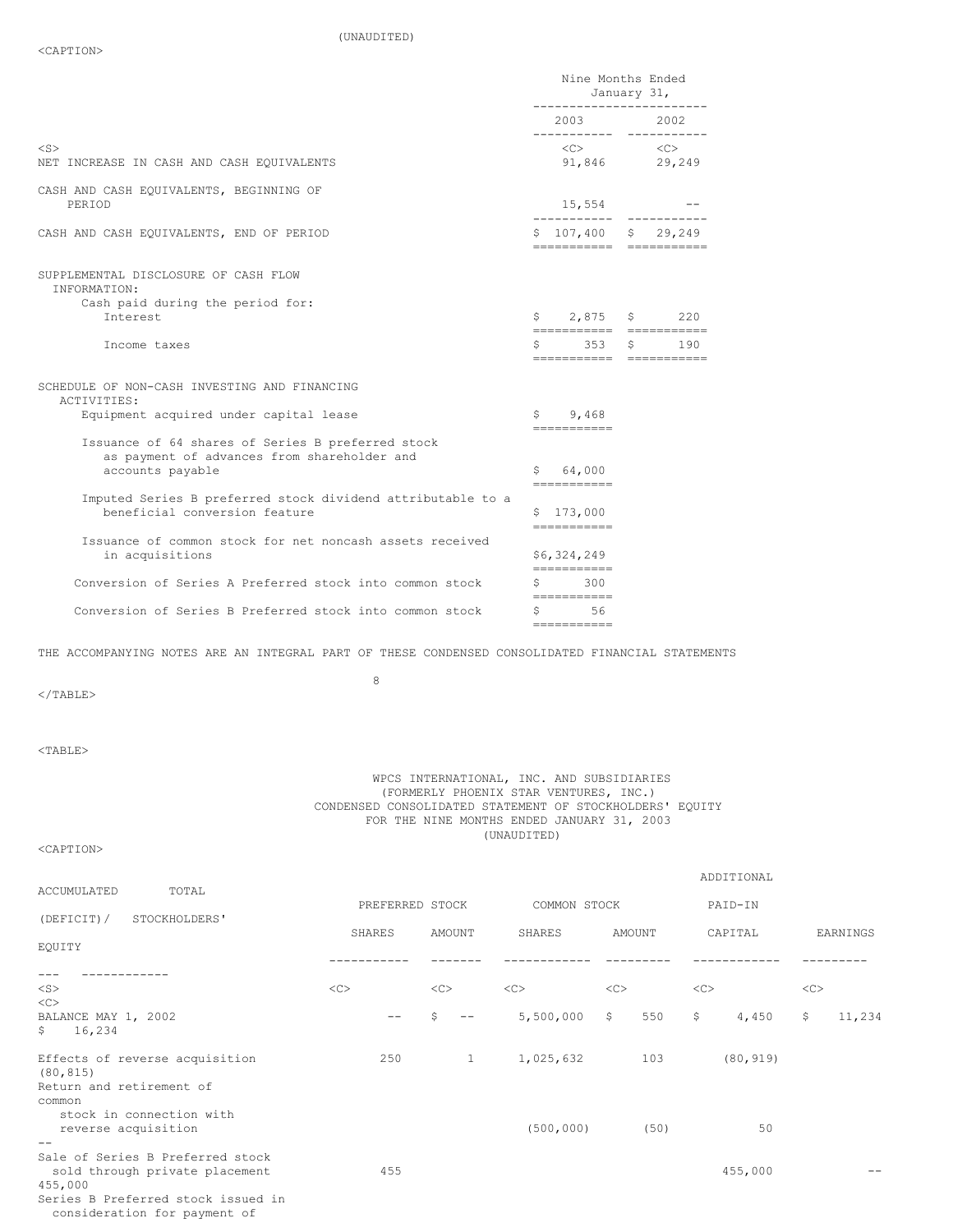| advances from stockholder and<br>accounts payable<br>64,000                                                | 64                 |                    |                     |     | 64,000                      |    |
|------------------------------------------------------------------------------------------------------------|--------------------|--------------------|---------------------|-----|-----------------------------|----|
| Conversion of Series A Preferred<br>stock to common stock                                                  | (250)              | (1)                | 3,000,000           | 300 | (299)                       |    |
| Imputed Series B Preferred stock<br>dividend attributable to beneficial<br>conversion feature<br>(173,000) |                    |                    |                     |     | 173,000                     |    |
| Sale of Series C Preferred stock<br>sold through private placement<br>1,000,000                            | 1,000              |                    |                     |     | 1,000,000                   |    |
| Issuance of common stock for<br>acquisition of Invisinet, Inc.<br>1,750,000                                |                    |                    | 1,000,000           | 100 | 1,749,900                   |    |
| Issuance of common stock for<br>acquisition of Walker Comm, Inc.<br>4,574,249                              |                    |                    | 2,486,000           | 249 | 4,574,000                   |    |
| Conversion of Series B Preferred<br>stock to common stock                                                  | (519)              |                    | 567,212             | 56  | (56)                        |    |
| NET LOSS<br>(561, 723)<br>(561, 723)                                                                       |                    |                    |                     |     |                             |    |
| BALANCE, JANUARY 31, 2003<br>(723, 489)<br>\$7,216,945                                                     | 1,000<br>========= | S.<br>$\sim$ $  -$ | 13,078,844 \$ 1,308 |     | \$7,939,126<br>============ | \$ |
| ============<br>============                                                                               |                    |                    |                     |     |                             |    |

THE ACCOMPANYING NOTES ARE AN INTEGRAL PART OF THESE CONDENSED CONSOLIDATED FINANCIAL STATEMENTS.

 $\alpha$ 

 $\langle$ /TABLE>

WPCS INTERNATIONAL, INC. AND SUBSIDIARIES (FORMERLY PHOENIX STAR VENTURES, INC.)

## NOTES TO CONDENSED CONSOLIDATED FINANCIAL STATEMENTS

#### NOTE 1 - BASIS OF PRESENTATION - ------------------------------

The accompanying unaudited condensed consolidated financial statements of WPCS International, Inc. and Subsidiaries (collectively, the "Company") have been prepared pursuant to the rules and regulations of the Securities and Exchange Commission ("SEC") for quarterly reports on Form 10-QSB and do not include all of the information and footnote disclosures required by accounting principles generally accepted in the United States of America. As used herein, the "Company" refers to WPCS International, Inc. and WPCS International, Inc. together with its subsidiaries. Accordingly, the financial statements should be read in conjunction with our audited consolidated financial statements and notes thereto for the fiscal year ended April 30, 2002 and the unaudited proforma information, included in the Company's reports on Form 8-K/A filed on August 6, 2002, January 22, 2003 and February 14, 2003. The accompanying unaudited condensed consolidated financial statements reflect all adjustments (consisting of normal recurring accruals), which are, in the opinion of the management, considered necessary for a fair presentation of financial position, results of operations, and cash flows for the interim periods. Operating results for the three and nine-month periods ended January 31, 2003 are not necessarily indicative of the results that may be expected for the fiscal year ending April 30, 2003.

NOTE 2 - SUMMARY OF SELECTED SIGNIFICANT ACCOUNTING POLICIES - ------------------------------------------------------------

## ORGANIZATION

WPCS International, Inc. is the successor-consolidated entity formed by the merger, on May 17, 2002, of Phoenix Star Ventures, Inc. ("PSVI"), WPCS Acquisition Corp., a newly formed, wholly owned subsidiary of PSVI ("Subsidiary") and WPCS Holdings Inc., a Delaware corporation ("WPCS").

On May 17, 2002, PSVI a publicly held "shell company", became the legal acquirer of WPCS by issuing 5,500,000 shares of its common stock to the shareholders of WPCS in exchange for all of the outstanding common shares of WPCS. The former shareholders of WPCS, immediately after the business combination, owned the majority of the combined companies. Accordingly, the business combination has been accounted for as a reverse acquisition, whereby, for accounting purposes, WPCS is the accounting acquirer and PSVI is the accounting acquiree. The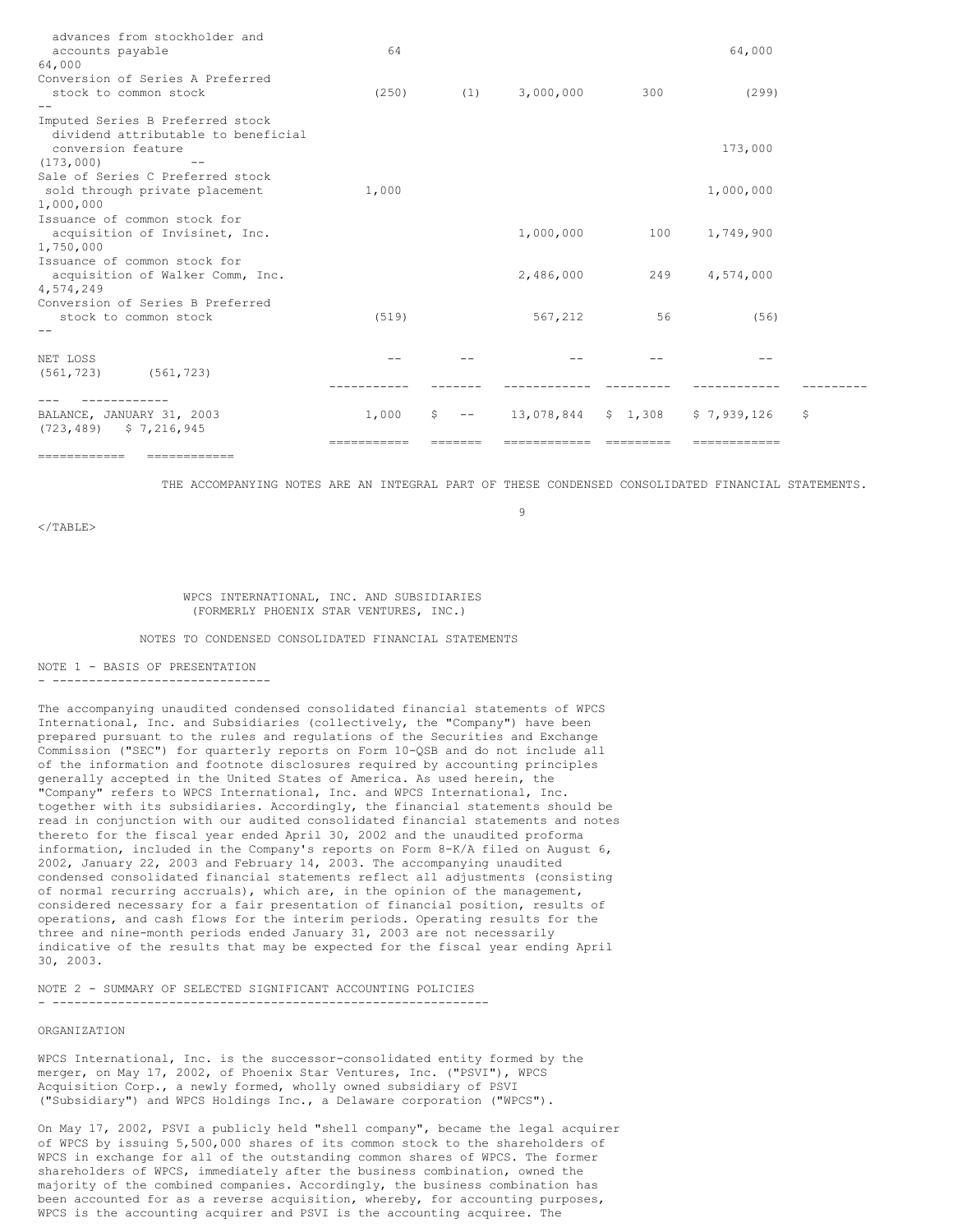unaudited condensed consolidated financial statements of the Company include the accounts of PSVI since its acquisition. The cost of the acquisition approximated the fair value of the net assets of PSVI that were acquired, and accordingly, assets, liabilities and the outstanding preferred stocks of PSVI were initially recorded at historical carrying values.

On May 24, 2002, PSVI's principal shareholder returned 500,000 shares of its common stock to the Company, without compensation. Subsequently, these common shares were retired and cancelled.

On November 13, 2002, the Company acquired all of the outstanding shares of Invisinet Inc. ("Invisinet") from its shareholders in exchange for an aggregate of 1,000,000 newly issued shares of the Company's common stock.

On December 30, 2002, the Company acquired all of the outstanding shares of Walker Comm, Inc. ("Walker") in exchange for an aggregate of 2,486,000 newly issued shares of the Company's common stock and \$500,000 cash consideration. An additional \$500,000 is payable contingent upon Walker achieving certain net profits, to be paid in quarterly distributions equal to 75% of net income.

10

WPCS INTERNATIONAL, INC. AND SUBSIDIARIES (FORMERLY PHOENIX STAR VENTURES, INC.)

NOTES TO CONDENSED CONSOLIDATED FINANCIAL STATEMENTS

NOTE 2 - SUMMARY OF SELECTED SIGNIFICANT ACCOUNTING POLICIES (Continued) - ------------------------------------------------------------------------

## PRINCIPLES OF CONSOLIDATION

The accompanying condensed consolidated financial statements include the accounts of the Company and its wholly owned subsidiaries, WPCS Incorporated, Invisinet from November 13, 2002 (date of acquisition) and Walker from December 30, 2002 (date of acquisition). All significant intercompany transactions and balances have been eliminated in consolidation.

# NATURE OF BUSINESS

The Company provides fixed wireless solutions, including engineering, deployment and installation relating to voice-data-video transmission between two or more points without the utilization of a landline infrastructure to businesses and governmental institutions. Invisinet is in the business of providing fixed wireless solutions and services for internal and external fixed wireless connectivity. Walker is a full service voice, data and video contractor. It provides a full line of design, installation and testing services for fiber optics, data cabling, voice cabling and wireless solutions.

## **INVENTORY**

Inventory consists of parts and supplies and is stated using the weighted average cost method.

## REVENUE RECOGNITION

## FIXED WIRELESS SALES

Revenue consists of sales of wireless solutions and their deployment. Equipment sales are recognized when delivered and maintenance revenues are recognized when services are provided.

# LONG-TERM CONTRACTS

The Company records profits on long-term contracts on a percentage-of-completion basis on the cost to cost method. Contracts in process are valued at cost plus accrued profits less earned revenues and progress payments on uncompleted contracts. Contracts are generally considered substantially complete when engineering is completed and/or site construction is completed. The Company includes pass-through revenue and costs on cost-plus contracts, which are customer-reimbursable materials, equipment and subcontractor costs, when the Company determines that it is responsible for the engineering specification, procurement and management of such cost components on behalf of the customer.

The Company has numerous contracts that are in various stages of completion. Such contracts require estimates to determine the appropriate cost and revenue recognition. The Company has a history of making reasonably dependable estimates of the extent of progress towards completion, contract revenues and contract costs. However, current estimates may be revised as additional information becomes available. If estimates of costs to complete long-term contracts indicate a loss, provision is made currently for the total loss anticipated. The elapsed time from award of a contract to completion of performance may be up to two years.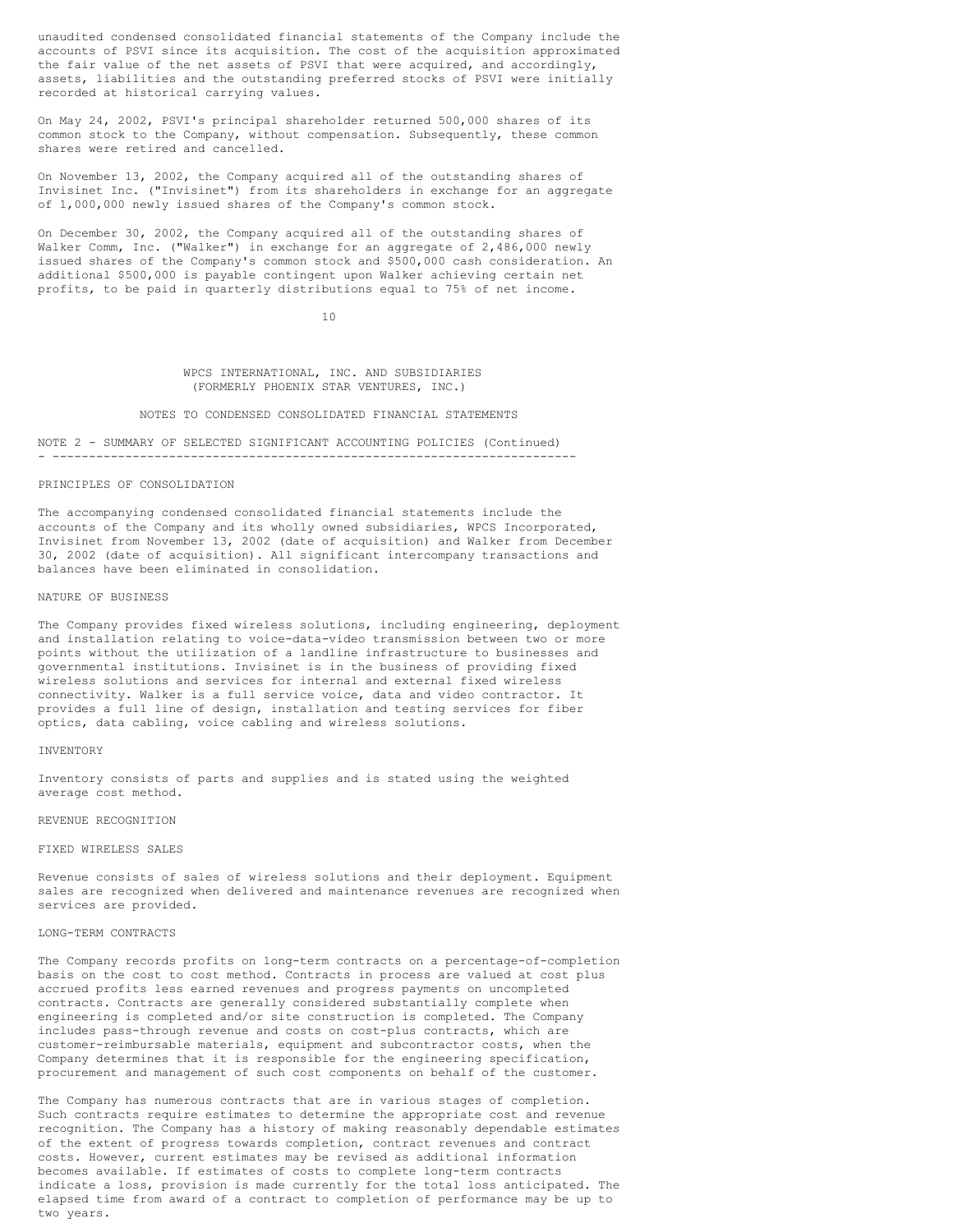## WPCS INTERNATIONAL, INC. AND SUBSIDIARIES (FORMERLY PHOENIX STAR VENTURES, INC.)

## NOTES TO CONDENSED CONSOLIDATED FINANCIAL STATEMENTS

NOTE 2 - SUMMARY OF SELECTED SIGNIFICANT ACCOUNTING POLICIES (Continued) - ------------------------------------------------------------------------

#### USE OF ESTIMATES

In preparing financial statements in conformity with accounting principles generally accepted in the United States of America, management is required to make estimates and assumptions that affect the reported amounts of assets and liabilities and the disclosure of contingent assets and liabilities at the date of the financial statements and revenues and expenses during the reporting period. Actual results could differ from those estimates.

NOTE 3 - ACQUISITIONS - ---------------------

## INVISINET, INC.

On November 13, 2002, the Company acquired all of the outstanding shares of Invisinet. Subsequently on that date, the subsidiary was merged with and into Invisinet, with Invisinet being the surviving corporation. Invisinet then became a wholly owned subsidiary of WPCS.

The acquisition of Invisinet broadens the Company's customer base and expands its technical resources. WPCS concentrates its business in outdoor fixed wireless solutions, whereas Invisinet offers a wide variety of indoor wireless products to its customers.

The aggregate consideration paid by WPCS for Invisinet was approximately \$1,750,000 subject to further adjustment. As a result of and at the effective time of the merger, all of the issued and outstanding shares of common stock of Invisinet were exchanged for aggregate merger consideration consisting of 1,000,000 shares of common stock of WPCS with a value of approximately \$1,750,000 and an additional \$15,000 in acquisition costs.

In addition, as an inducement to enter into the merger agreement, the Company agreed to issue a shareholder of Invisinet, who is also the Executive Vice President of the Company, up to 150,000 shares of the Company's common stock, provided Invisinet achieves certain financial targets.

The acquisition of Invisinet was accounted for under the purchase method of accounting in accordance with Statement of Financial Accounting Standards No. 141, Business Combinations ("SFAS 141"). Under the purchase method of accounting, assets acquired and liabilities assumed are recorded at their estimated fair values. Goodwill is created to the extent that the merger consideration, including certain acquisition and closing costs, exceeds the fair value of the net identifiable assets acquired at the date of the merger. Based on the preliminary information currently available, the acquisition resulted in \$1,658,967 of goodwill. Upon completion of a formal purchase price allocation, there may be a decrease in the amount assigned to goodwill and a corresponding increase in tangible or other intangible assets.

12

WPCS INTERNATIONAL, INC. AND SUBSIDIARIES (FORMERLY PHOENIX STAR VENTURES, INC.)

## NOTES TO CONDENSED CONSOLIDATED FINANCIAL STATEMENTS

NOTE 3 - ACQUISITIONS (continued) - ---------------------------------

## INVISINET, INC. (CONTINUED)

A summary of the preliminary purchase price allocation is as follows:

| Assets purchased    |   |           |
|---------------------|---|-----------|
| Cash                | S | 132,672   |
| Accounts receivable |   | 111,815   |
| Note receivable     |   | 172,514   |
| Inventory           |   | 5,228     |
| Fixed assets        |   | 4.324     |
| Other assets        |   | 1,445     |
| Goodwill            |   | 1,658,967 |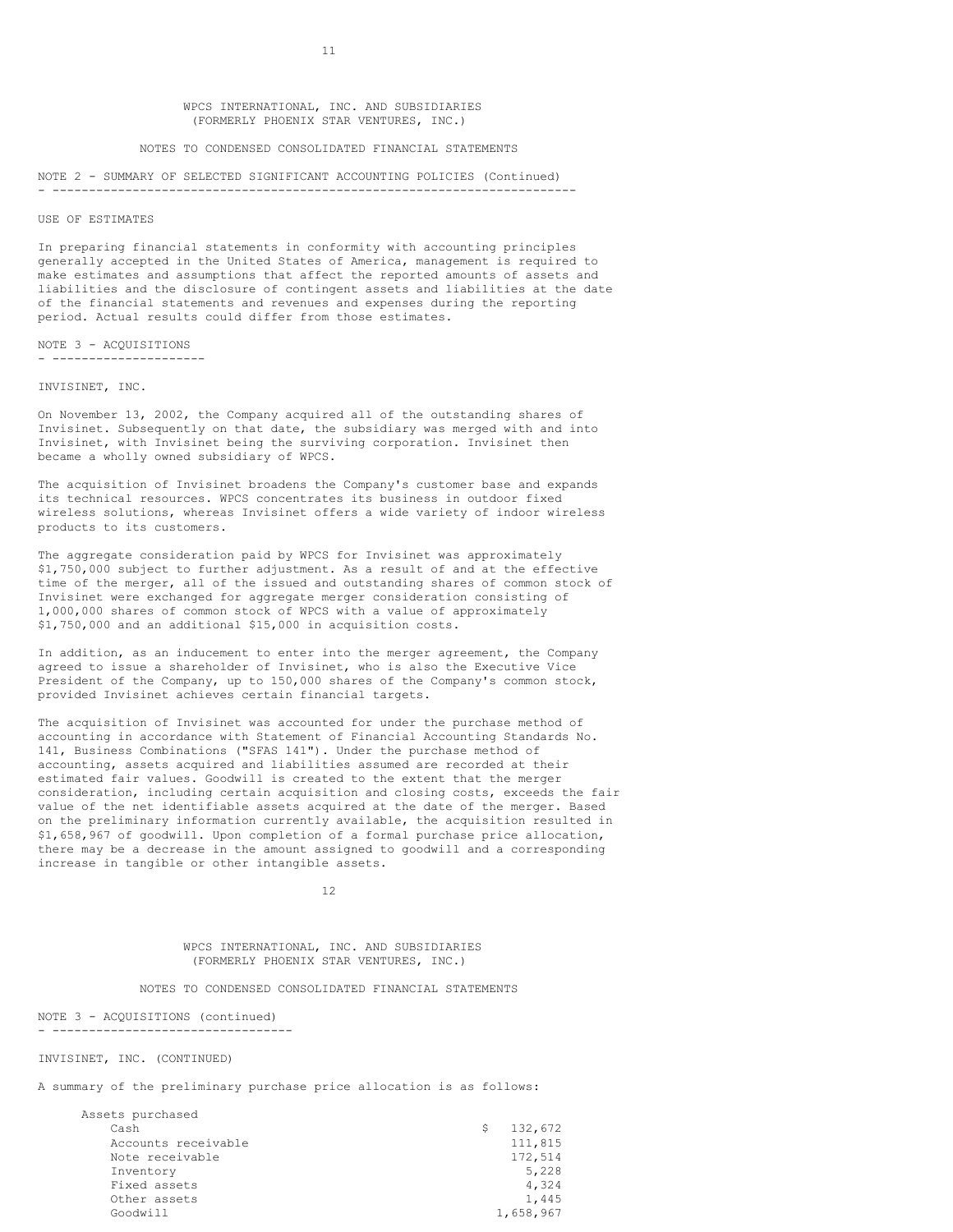|                     | 2,086,965   |
|---------------------|-------------|
| Liabilities assumed |             |
|                     |             |
| Accounts payable    | (321, 965)  |
|                     |             |
| Purchase price      | \$1,765,000 |
|                     |             |

### WALKER COMM, INC.

On December 30, 2002, the Company acquired all of the outstanding common stock of Walker. Subsequently on that date, the subsidiary was merged with and into Walker, with Walker being the surviving corporation. Walker then became a wholly owned subsidiary of WPCS.

The acquisition of Walker will give the Company the ability to provide both structured cabling and wireless solutions to its customers along with strengthening its project management capabilities.

The aggregate consideration paid by WPCS for Walker was \$5,113,249 subject to further adjustment. As a result of and at the effective time of the merger, all of outstanding shares of common stock, par value \$1.00 per share, of Walker were exchanged for aggregate merger consideration consisting of \$500,000 in cash and the common stock of WPCS with a value of \$4,574,249, or 2,486,000 shares valued at \$1.84 per share and acquisition fees of \$39,000. An additional \$500,000 is payable, provided Walker achieves profitability, to be paid in quarterly distributions equal to 75% of net income.

The acquisition of Walker was accounted for under the purchase method of accounting. Based on the preliminary information currently available, the acquisition resulted in \$3,921,366 of goodwill. Upon completion of a formal purchase price allocation there may be a decrease in the amount assigned to goodwill and a corresponding increase in tangible or other intangible assets.

13

WPCS INTERNATIONAL, INC. AND SUBSIDIARY (FORMERLY PHOENIX STAR VENTURES, INC.)

NOTES TO CONDENSED CONSOLIDATED FINANCIAL STATEMENTS

# NOTE 3 - ACQUISITIONS (continued) - ---------------------------------

Assets purchased

A summary of the preliminary purchase price allocation is as follows:

| noocto purchaseu<br>Cash                                                                                                   | \$<br>46,620                              |
|----------------------------------------------------------------------------------------------------------------------------|-------------------------------------------|
|                                                                                                                            |                                           |
| Accounts receivable                                                                                                        | 1,556,677                                 |
| Costs and estimated earnings in excess of<br>billings on uncompleted contracts<br>Fixed assets<br>Other assets<br>Goodwill | 398,106<br>435,142<br>61,090<br>3,921,366 |
|                                                                                                                            | 6,419,001                                 |
| Liabilities assumed                                                                                                        |                                           |
| Accounts payable                                                                                                           | 659,957                                   |
| Note payable - Bank                                                                                                        | 200,000                                   |
| Billings in excess of costs and estimated                                                                                  |                                           |
| earnings on uncompleted contracts                                                                                          | 371,358                                   |
| Equipment loans payable                                                                                                    | 74,437                                    |
|                                                                                                                            | 1,305,752                                 |
| Purchase price                                                                                                             | \$5,113,249                               |
|                                                                                                                            | -----------                               |

The following pro forma financial information presents the combined results of operations of WPCS, Invisinet and Walker, as if the acquisitions had occurred as of May 1, 2002, after giving effect to certain adjustments, including the issuance of WPCS common stock as part of the purchase price. Due to non-availability of financial data, for the purpose of this pro forma presentation, both Invisinet and Walker's financial information is presented for the three and nine months ended December 31, 2002 and for WPCS for the three and nine months ended January 31, 2003. The pro forma financial information does not necessarily reflect the results of operations that would have occurred had WPCS, Invisinet and Walker been a single entity during such periods.  $<$ TABLE> <CAPTION>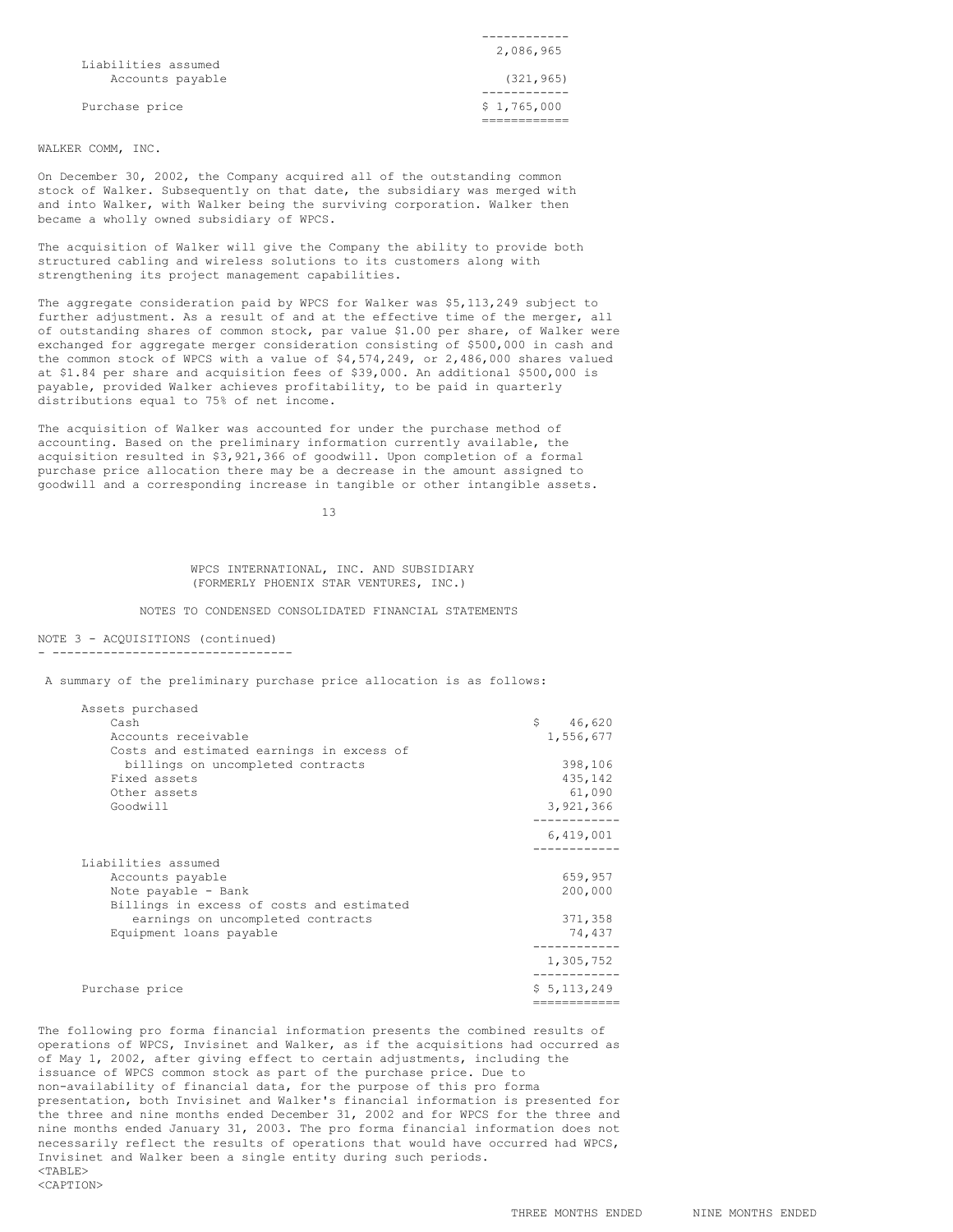|                                                                                   | JANUARY 31, 2003 |            |               | JANUARY 31, 2003 |  |  |
|-----------------------------------------------------------------------------------|------------------|------------|---------------|------------------|--|--|
| $<$ S>                                                                            | < <sub></sub>    |            | < <sub></sub> |                  |  |  |
| Revenues                                                                          | \$               | 2,139,000  | \$            | 7,302,000        |  |  |
| Net loss attributable to common shareholders, basic                               | S                | (636,000)  | S.            | (1, 718, 000)    |  |  |
| Weighted-average number of shares used in calculation<br>of loss per share: Basic |                  | 12,819,629 |               | 12,407,866       |  |  |
| Loss per share<br>$\langle$ /TARLE $\rangle$                                      | S                | (0.05)     | -Ş            | (0.14)           |  |  |

14

# WPCS INTERNATIONAL, INC. AND SUBSIDIARIES (FORMERLY PHOENIX STAR VENTURES, INC.)

# NOTES TO CONDENSED CONSOLIDATED FINANCIAL STATEMENTS

NOTE 4 - COSTS AND ESTIMATED EARNINGS ON UNCOMPLETED CONTRACTS - --------------------------------------------------------------

Costs and estimated earnings on uncompleted contracts consist of the following at January 31, 2003

| Costs incurred on uncompleted contracts<br>Estimated contract profit           | Ŝ. | 4,589,683<br>884,905   |
|--------------------------------------------------------------------------------|----|------------------------|
| Less: billings to date                                                         |    | 5,474,588<br>4,703,339 |
|                                                                                | Ŝ  | 771,249                |
| Costs and estimated earnings in excess of billings                             |    | \$1,093,945            |
| Billings in excess of costs and estimated earnings<br>on uncompleted contracts |    | (322, 696)             |
|                                                                                | \$ | 771,249                |

============

NOTE 5 - LINE OF CREDIT - -----------------------

The Company has a \$200,000 line of credit with a bank, which matures on March 26, 2003. The line of credit provides for an interest rate of 3.4% and is collateralized by a \$200,000 certificate of deposit, which is reported on the Company's balance sheet as restricted cash.

#### NOTE 6 - NET LOSS PER COMMON SHARE - ----------------------------------

Loss per common share is computed pursuant to Financial Accounting Standards Board Statement of Financial Accounting Standards No. 128, "Earnings Per Share" ("EPS"). Basic income (loss) per share is computed as net income (loss) available to common shareholders divided by the weighted average number of common shares outstanding for the period. Diluted EPS reflects the potential dilution that could occur from common stock issuable through stock options, restrictive stock awards, warrants and other convertible securities. At January 31, 2003, the Company had 176,111 stock options outstanding. Diluted EPS is not presented since the effect of the assumed exercise of options and the assumed conversion of the Series C convertible preferred stock would be antidilitive.

NOTE 7 - STOCK OPTION PLAN - --------------------------

The Company established a stock option plan pursuant to which options to acquire a maximum of 500,000 shares of the Company's common stock were reserved for grant (the "2002 Plan"). Under the terms of the 2002 Plan, the options, which expire ten years after grant, are exercisable at prices equal to the fair market value of the stock at the date of the grant and become exercisable in accordance with terms established at the time of the grant. At January 31, 2003, there were 228,000 shares available for grant under the 2002 Plan.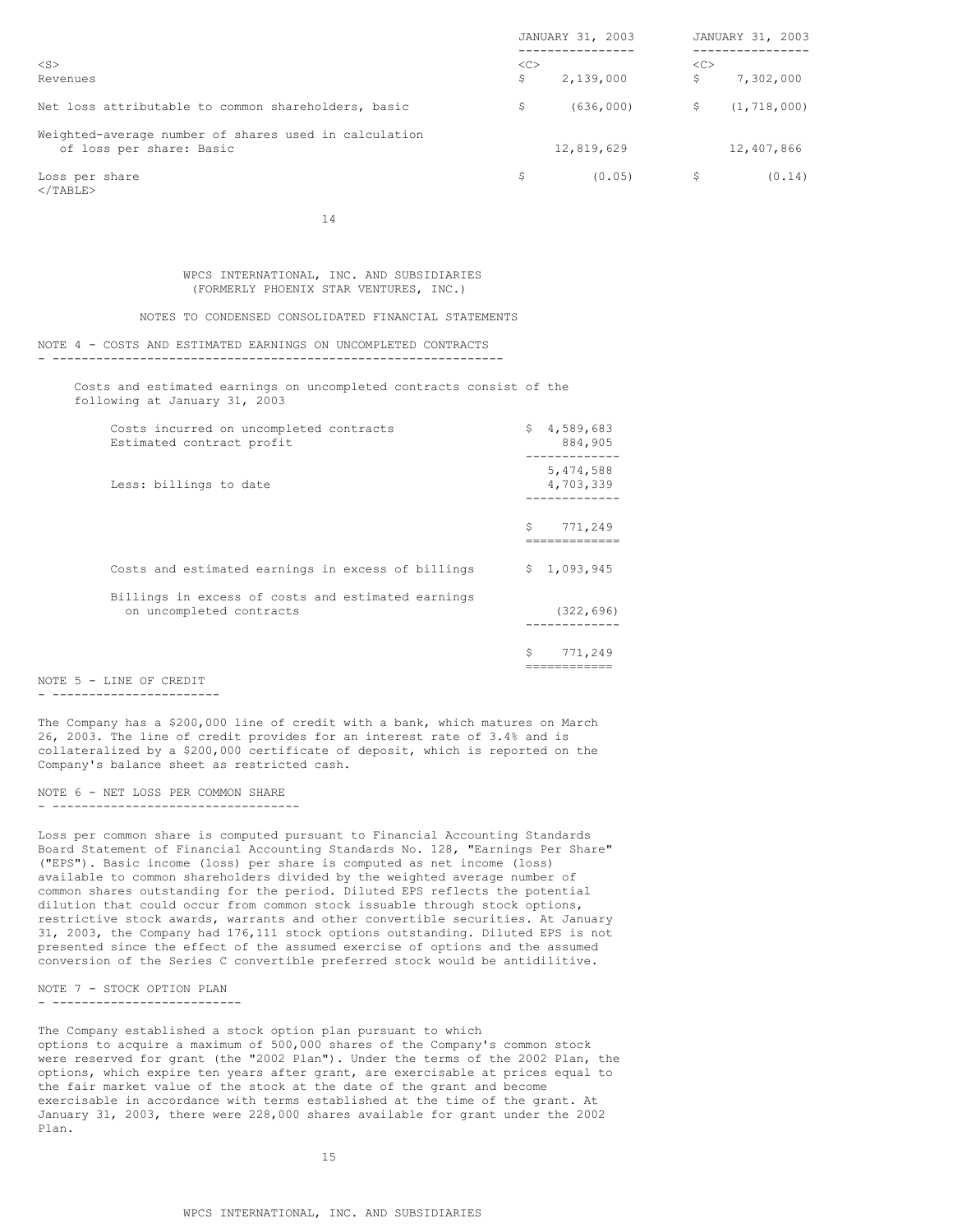#### NOTES TO CONDENSED CONSOLIDATED FINANCIAL STATEMENTS

NOTE 8 - SHAREHOLDERS' EQUITY - -----------------------------

#### PREFERRED STOCK

#### SERIES B CONVERTIBLE PREFERRED STOCK

On May 15, 2002, the Board of Directors of the Company adopted and created a series of preferred stock consisting of 1,000 shares designated as Series B Convertible Preferred Stock ("Preferred Stock"). Each share of Preferred Stock has a liquidation preference of \$1,000 and does not accrue any dividends. The Preferred Stock is convertible into the Company's common stock, at the option of the holder, at any time after the 30th calendar day the Company receives payment in full. Each share of preferred stock is convertible at a basis of \$1,000 per share at a conversion price equal to 75% of the average market price of the common stock for ten days prior to the date of conversion. Among other provisions, the number of shares issuable upon conversion may not be less than 1,000 shares or greater than 4,000 shares of common stock.

In addition, the Company may repurchase the outstanding Series B Convertible Preferred Stock within one year following the date on which the Company received payment in full for the Preferred Stock at a price of \$1,200 per share.

Through January 31, 2003, the Company sold 455 shares of Preferred B Stock through a private placement and received proceeds of \$455,000 and issued 64 shares to a shareholder of the Company as payment for advances from shareholder and accounts payable totaling \$64,000.

Based on the conversion price of 75% of market value, the Company recorded a beneficial conversion feature of \$173,000 for the 519 Series B preferred shares issued as an imputed preferred stock dividend.

On December 13, 2002, all Series B Preferred stock were converted to common shares of the Company.

## SERIES C CONVERTIBLE PREFERRED STOCK

On November 10, 2002, the Board of Directors of the Company adopted and created a series of preferred stock consisting of 1,000 shares designated as Series C Convertible Preferred Stock ("Preferred Stock"). Each share of Preferred Stock has a liquidation preference of \$1,000 and does not accrue any dividends. The Preferred Stock is convertible into the Company's common stock, at the option of the holder, at any time after the day the Company receives payment in full. Each share of preferred stock is convertible into 800 shares of common stock of the Company.

In addition, the Company may repurchase the outstanding Series C Convertible Preferred Stock within one year following the date on which the Company received payment in full for the Preferred Stock at a price of \$1,200 per share.

As an inducement for the subscribers to subscribe to the Series C Convertible Preferred Stock, a majority shareholder and CEO of the Company agreed to return to treasury up to 2,690,000 shares of the Company's common stock if certain financial covenants were not met by the Company by its year ended April 30, 2003.

Through January 31, 2003, the Company sold 1,000 shares of Preferred C Stock through a private placement and received proceeds of \$1,000,000.

16

WPCS INTERNATIONAL, INC. AND SUBSIDIARIES (FORMERLY PHOENIX STAR VENTURES, INC.)

### NOTES TO CONDENSED CONSOLIDATED FINANCIAL STATEMENTS

NOTE 8 - SHAREHOLDERS' EQUITY (continued) - -----------------------------------------

COMMON STOCK

On May 23, 2002, all of the 250 shares of Series A preferred stock, which had been issued by PSVI prior to the reverse acquisition, were converted into 3,000,000 shares of the Company's common stock.

On November 13, 2002, the Company issued 1,000,000 shares as consideration for the acquisition of Invisinet.

On December 13, 2002, all of the 519 shares of Series B preferred stock issued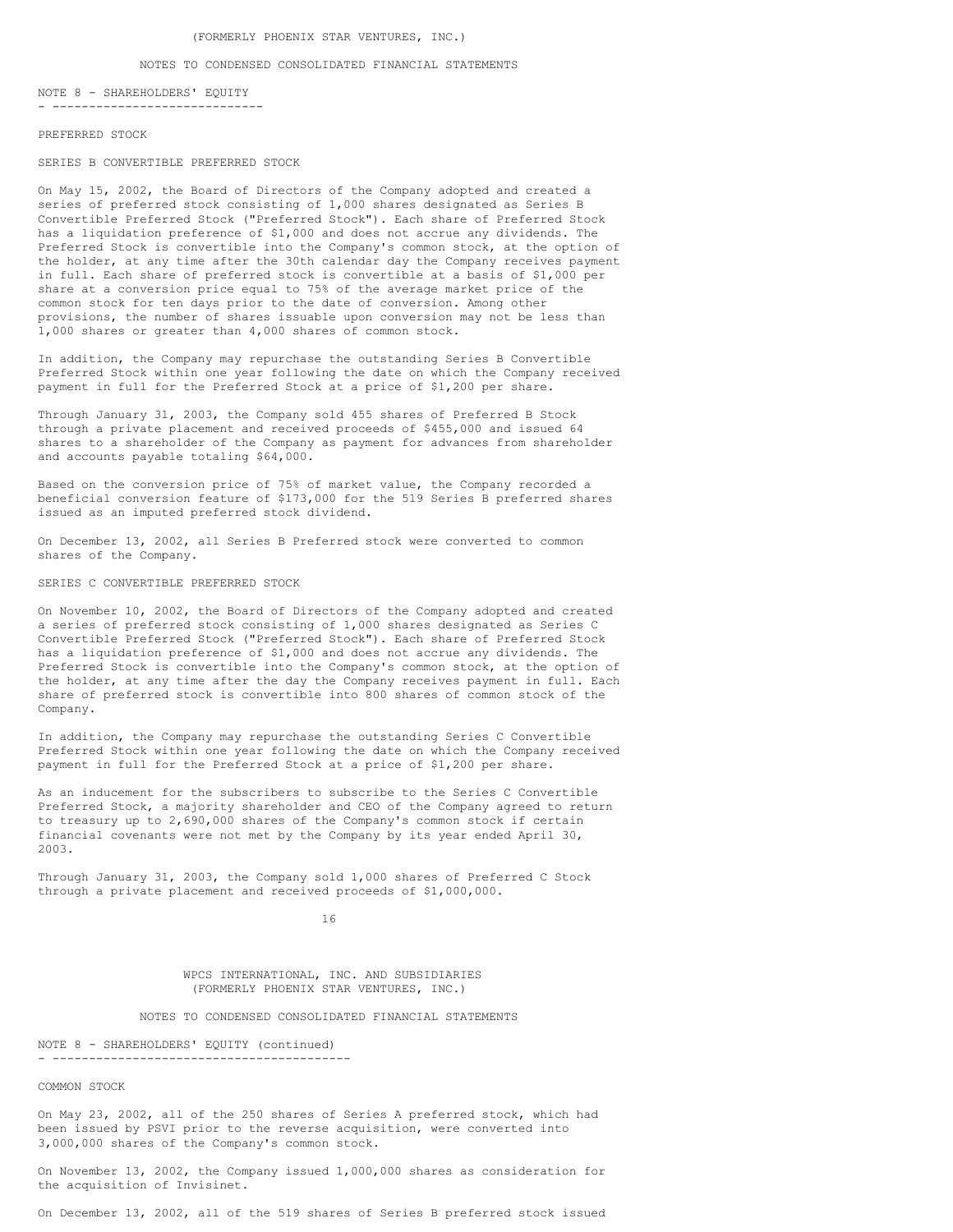by the Company were converted into 567,212 shares of the Company's common stock.

On December 30, 2002, the Company issued 2,486,000 shares as consideration for the acquisition of Walker. NOTE 9 - SEGMENT REPORTING - --------------------------

The Company has two reportable segments: WPCS and Walker. WPCS which includes Invisinet provides fixed wireless solutions. Walker is in the business of structured cabling and wireless solutions. The Company's reportable segments are determined based upon the nature of the products, the external customers and customer industries and the sales and distribution methods used to market the products. The Company evaluates performance based upon profit or loss from operations. The Company does not measure the assets allocated to the segments. Other income (loss) and the provision for (benefit from) income taxes are not included in segment profitability. Segment reporting commenced after the Company acquired Walker in December 2002. Prior to that date, the Company operated as only one segment. Only the results for the three months ended January 31, 2003 are presented as segments since Invisinet and Walker were acquired by the Company during the quarter.

 $<$ TABLE> <CAPTION>

|                                                     | CORPORATE |           | WPCS |             | WALKER                    |           | Total |             |
|-----------------------------------------------------|-----------|-----------|------|-------------|---------------------------|-----------|-------|-------------|
| $<$ S $>$<br>FOR THE QUARTER ENDED JANUARY 31, 2003 |           | <<        | <<   |             | <<                        |           | <<    |             |
| Revenue                                             |           | $- -$     | \$   | 559,803     | $$1,019,453$ $$1,579,256$ |           |       |             |
| Net loss                                            | \$        | (51, 856) |      | (123, 861)  |                           | (92, 277) |       | (267, 994)  |
| Total assets                                        | S         | 186,669   |      | \$2,595,905 | \$6,797,974               |           |       | \$9,580,548 |
| $\langle$ /TABLE>                                   |           |           |      |             |                           |           |       |             |

17

## WPCS INTERNATIONAL, INC. AND SUBSIDIARIES (FORMERLY PHOENIX STAR VENTURES, INC.)

#### NOTES TO CONDENSED CONSOLIDATED FINANCIAL STATEMENTS

#### NOTE 10 - COMMITMENTS - ---------------------

# EMPLOYMENT AGREEMENTS

On November 13, 2002, the Company entered into a two-year employment contract with an option to renew for an additional year, with a shareholder who is the President of Invisinet. The base salary under the agreement is \$120,000 per annum plus benefits.

On December 30, 2002, the Company entered into a four-year employment contract with an option to renew for an additional year, with two shareholders who are the President and Chief Operating Officer of Walker. The base salary under the agreement is \$140,000 per annum each plus benefits.

18

# ITEM 2. MANAGEMENT'S DISCUSSION AND ANALYSIS

THE FOLLOWING DISCUSSION SHOULD BE READ IN CONJUNCTION WITH THE CONSOLIDATED FINANCIAL STATEMENTS AND NOTES THERETO SET FORTH IN ITEM 1OF THIS QUARTERLY REPORT. IN ADDITION TO HISTORICAL INFORMATION, THIS DISCUSSION AND ANALYSIS CONTAINS FORWARD-LOOKING STATEMENTS THAT INVOLVE RISKS, UNCERTAINTIES AND ASSUMPTIONS, WHICH COULD CAUSE ACTUAL RESULTS TO DIFFER MATERIALLY FROM MANAGEMENT'S EXPECTATIONS. FACTORS THAT COULD CAUSE DIFFERENCES INCLUDE, BUT ARE NOT LIMITED TO, EXPECTED MARKET DEMAND FOR THE COMPANY'S PRODUCTS, FLUCTUATIONS IN PRICING FOR PRODUCTS DISTRIBUTED BY THE COMPANY AND PRODUCTS OFFERED BY COMPETITORS, AS WELL AS GENERAL CONDITIONS OF THE TELECOMMUNICATIONS MARKETPLACE.

#### OVERVIEW

WPCS International, Inc. focuses on the implementation requirements of fixed wireless technology. Significant advances in wireless communications has created fixed wireless high bandwidth solutions that are cost effective. Today, a company can connect their data network and PBX system internally or between locations by using a fixed wireless solution. Depending on the requirements, fixed wireless solutions can be used from T1 to gigabit bandwidth rates and can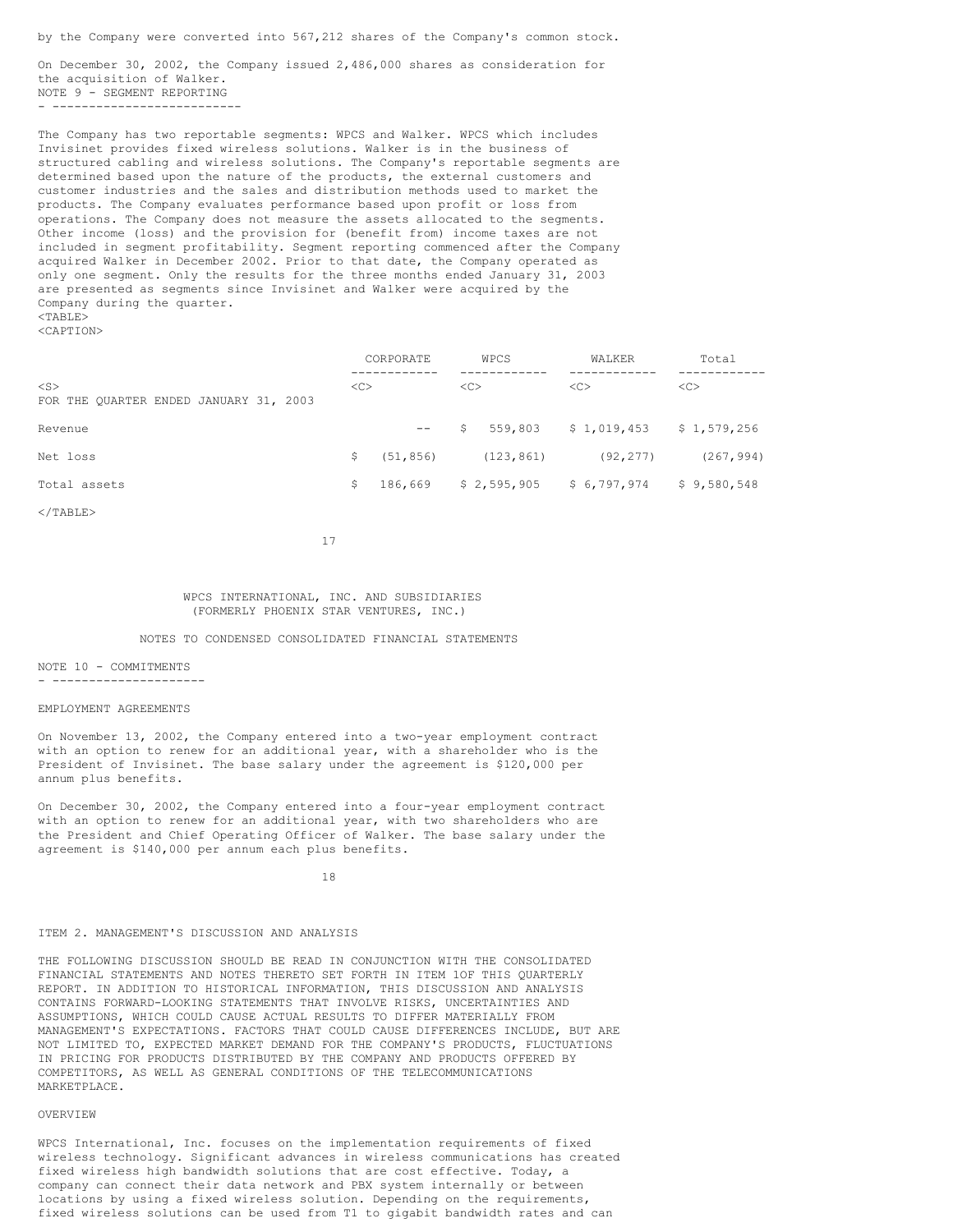travel distances of over fifty miles.

On November 13, 2002, the Company acquired Invisinet, Inc., ("Invisinet") specializing in providing wireless solutions and deployment services for indoor wireless connectivity and for mobile wireless connectivity.

On December 30, 2002, the Company acquired Walker Comm, Inc. ("Walker"), a Fairfield, CA based full service contractor specializing in the engineering and installation of Fiber Optics, Voice & Data cabling, Audio/Visual systems, Networking and the hardware sales of LAN systems - Routers, Hubs, Switches, etc.

With the two acquisitions, WPCS now provides total solutions including best of breed products, engineering services and deployment. There are multiple products associated with the deployment of a wireless solution including microwave radios, repeaters, amplifiers, antennas, cabling and specialty components. There are also important services such as spectrum analysis, site surveys, site design, tower construction, mounting and alignment. The successful integration of all these products and services is critical in achieving the desired results for the customer. We offer the ability to integrate superior solutions from a multitude of vendors across the vast majority of communication requirements.

We continue to seek to expand our business by introducing new products and services for our customers. We continue to experience the challenging trends related to the economic slowdown in the telecommunications industry. However, we believe the growing trend towards cost effective wireless networks as an alternative to high cost landline services will continue to provide significant opportunities for us.

# SIGNIFICANT TRANSACTIONS AND EVENTS

On May 17, 2002, pursuant to the agreement and plan of merger, Phoenix Star Ventures Inc. ("PSVI"), a publicly held corporation, acquired WPCS Holdings Inc., a Delaware corporation ("WPCS") by issuing 5,500,000 shares of its common stock to shareholders of WPCS in exchange of all the outstanding shares of WPCS. Concurrently with the acquisition, PSVI, the parent company, changed its name to WPCS International, Inc. The shareholders of WPCS, after the acquisition, owned the majority of the combined company. Accordingly, the combination has been accounted for as a reverse acquisition, whereby, for accounting purposes, WPCS is the accounting acquirer and PSVI is the accounting acquiree.

On November 13, 2002, the Company entered into an agreement and completed a merger with Invisinet Acquisitions Inc., a wholly owned subsidiary of the Company, and Invisinet, Inc., an unrelated Delaware corporation. Pursuant to the terms of the Agreement and Plan of Merger, Invisinet Acquisitions, Inc. acquired 100% of the common stock of Invisinet, Inc., by issuing 1,000,000 shares of the Company's common stock with a fair value of \$1,750,000, based on the value of the Company's common stock as of that date. Based on the net assets acquired of Invisinet, Inc., the Company recognized goodwill of approximately \$1,659,000 (unaudited).

19

Subsequently, Invisinet Acquisitions Inc. was merged into Invisinet, Inc. with Invisinet, Inc. being the surviving company. Invisinet, Inc. is in the same business as the Company, providing fixed wireless technology solutions to its customers.

On December 30, 2002, the Company through its wholly owned subsidiary Walker Comm Merger Corp., acquired all of the outstanding common stock of Walker. The aggregate consideration paid by the Company for the entire equity interest in Walker was approximately \$5,074,000 subject to further adjustment. As a result of and at the effective time of the merger, all of the issued and outstanding shares of common stock, par value \$1.00 per share, of Walker were exchanged for aggregate merger consideration consisting of \$500,000 in cash and the common stock of the Company with a value of approximately \$4,574,000, or 2,486,000 shares valued at \$1.84 per share. Subsequently on that date, the subsidiary was merged with and into Walker, with Walker being the surviving corporation. Walker then became a wholly owned subsidiary of WPCS.

# CRITICAL ACCOUNTING POLICIES AND ESTIMATES

# GENERAL

Our discussion and analysis of our financial condition and results of operations are based upon our consolidated financial statements. These financial statements are prepared in accordance with accounting principles generally accepted in the United States, which require management to make estimates and assumptions that affect the amounts reported in the financial statements and accompanying notes. Actual results could differ significantly from those estimates. We believe that the estimates, assumptions, and judgments involved in the accounting policies described below have the greatest potential impact on our financial statements and, therefore, consider these to be critical accounting policies. See Note 2 to condensed consolidated financial statements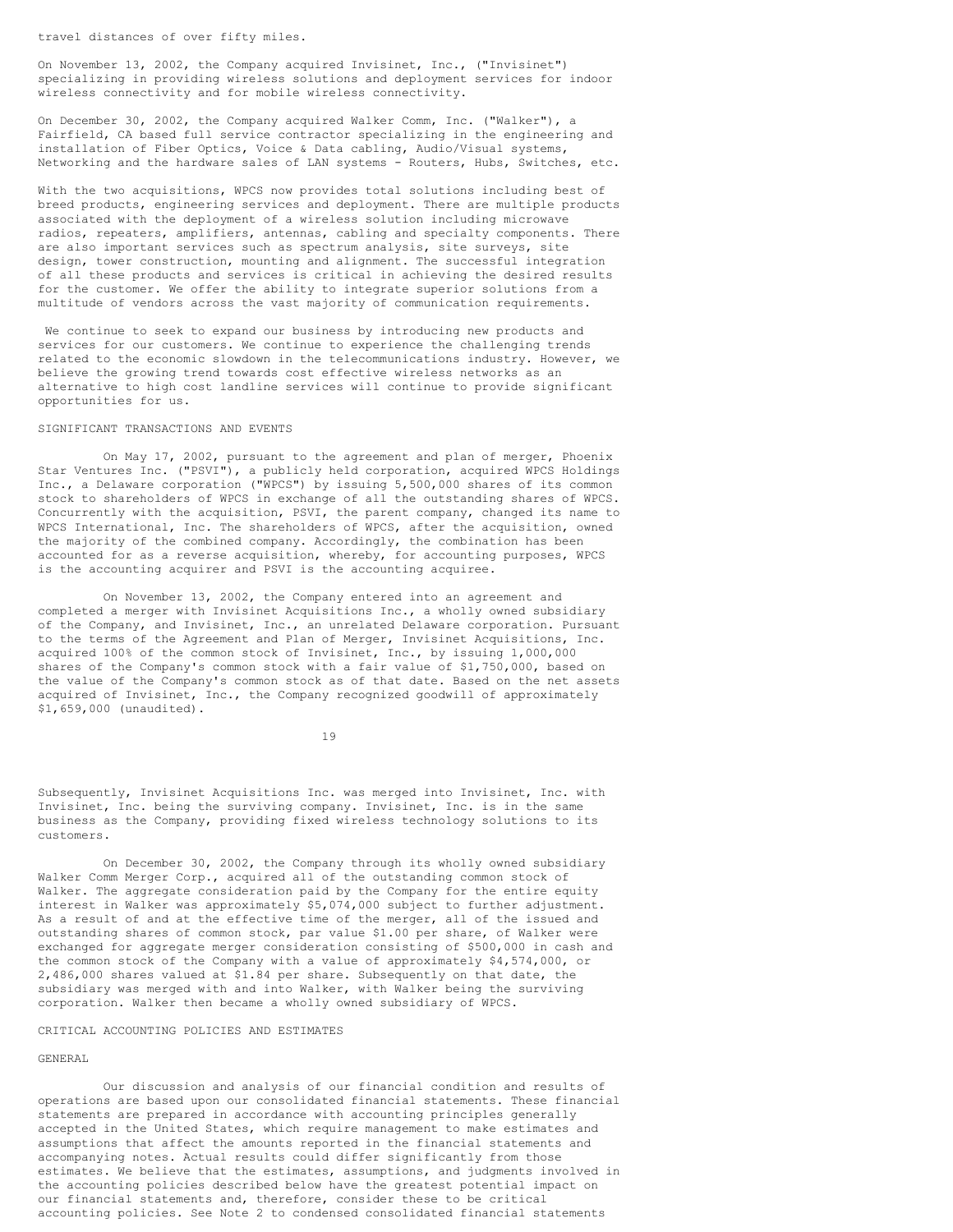included elsewhere in this report for more information about these critical accounting policies, as well as descriptions of other significant accounting policies.

# REVENUE AND COST RECOGNITION

WPCS AND INVISINET: Net revenues include product and service revenues. Product revenue is derived primarily from sales of parts and components initially sold either separately or as part of a packaged fixed wireless installation. Revenues from products and from services are generally recorded when (i) persuasive evidence of an arrangement exists, (ii) delivery has occurred and customer acceptance requirements have been met, (iii) the price is fixed or negotiated, and (iv) the collection of payments is reasonably assured and we have no additional obligations.

WALKER: The majority of its contracts are accounted for in accordance with the American Institute of Certified Public Accountants Statement of Position 81-1, ACCOUNTING FOR PERFORMANCE OF CONSTRUCTION-TYPE AND PRODUCTION-TYPE CONTRACTS. We account for fixed-price contracts by using the percentage-of-completion method of accounting. Under this method, contract costs are charged to operations as incurred. A portion of the contract revenue, based on estimated profits and the degree of completion of the contract as measured by a comparison of the actual and estimated costs, is recognized as revenue each period. We account for cost-reimbursement contracts by charging contract costs to operations as incurred and recognizing contract revenues and profits by applying an estimated fee rate to actual costs on an individual contract basis. Management reviews contract performance, costs incurred, and estimated completion costs regularly and adjusts revenues and profits on contracts in the period in which changes become determinable. Anticipated losses on cost-reimbursement and fixed-price contracts are also recorded in the period in which they become determinable. Unexpected increases in the cost to complete the contract, whether due to inaccurate estimates in the bidding process, unanticipated increases in material costs, inefficiencies, or other factors are borne by us on fixed-price contracts, and could have a material adverse effect on results of operations and financial condition. Historically, the effect on operating results and financial condition from cost-reimbursement losses has been minimal.

 $20$ 

#### GOODWILL

As of January 31, 2003, the Company's intangible assets, including goodwill, aggregated \$5,580,000. Goodwill represents the excess of the purchase price over the fair value of the net assets acquired on acquisition of Invisinet and Walker during the quarter.

In assessing the recoverability of the Company's goodwill and other intangibles, the Company must make various assumptions regarding estimated future cash flows and other factors in determining the fair values of the respective assets. If these estimates or their related assumptions change in the future, the Company may be required to record impairment charges for these assets in future periods. Any such resulting impairment charges could be material to the Company's results of operations.

# ALLOWANCE FOR DOUBTFUL ACCOUNTS

We maintain allowances for doubtful accounts for estimated losses resulting from the inability of our customers to make required payments. We assess the customer's ability to pay based on a number of factors, including our past transaction history with the customer and the credit worthiness of the customer. Management specifically analyzes accounts receivable, historical bad debts, customer concentrations, customer credit-worthiness and current economic trends. If the financial condition of our customers were to deteriorate in the future, resulting in an impairment of their ability to make payments, additional allowances may be required.

# RESULTS OF OPERATIONS

WPCS started its operations in December of 2001. The Company did not record any significant sales and overhead for the three and nine months ended January 31, 2002. Therefore, for the purpose of discussion of results of operations, no comparison is made to operations for those periods.

## THREE AND NINE MONTHS ENDED JANUARY 31, 2003

# OPERATING REVENUES

Net sales for the three and nine months ended January 31, 2003 were approximately \$1,579,000 and \$2,186,000, respectively as compared to \$174,000 in the three and nine months ended January 31, 2002. The increase in sales during the quarter is a result of acquisitions of Invisinet and Walker, which accounted for \$1,447,000 of the total sales for the quarter.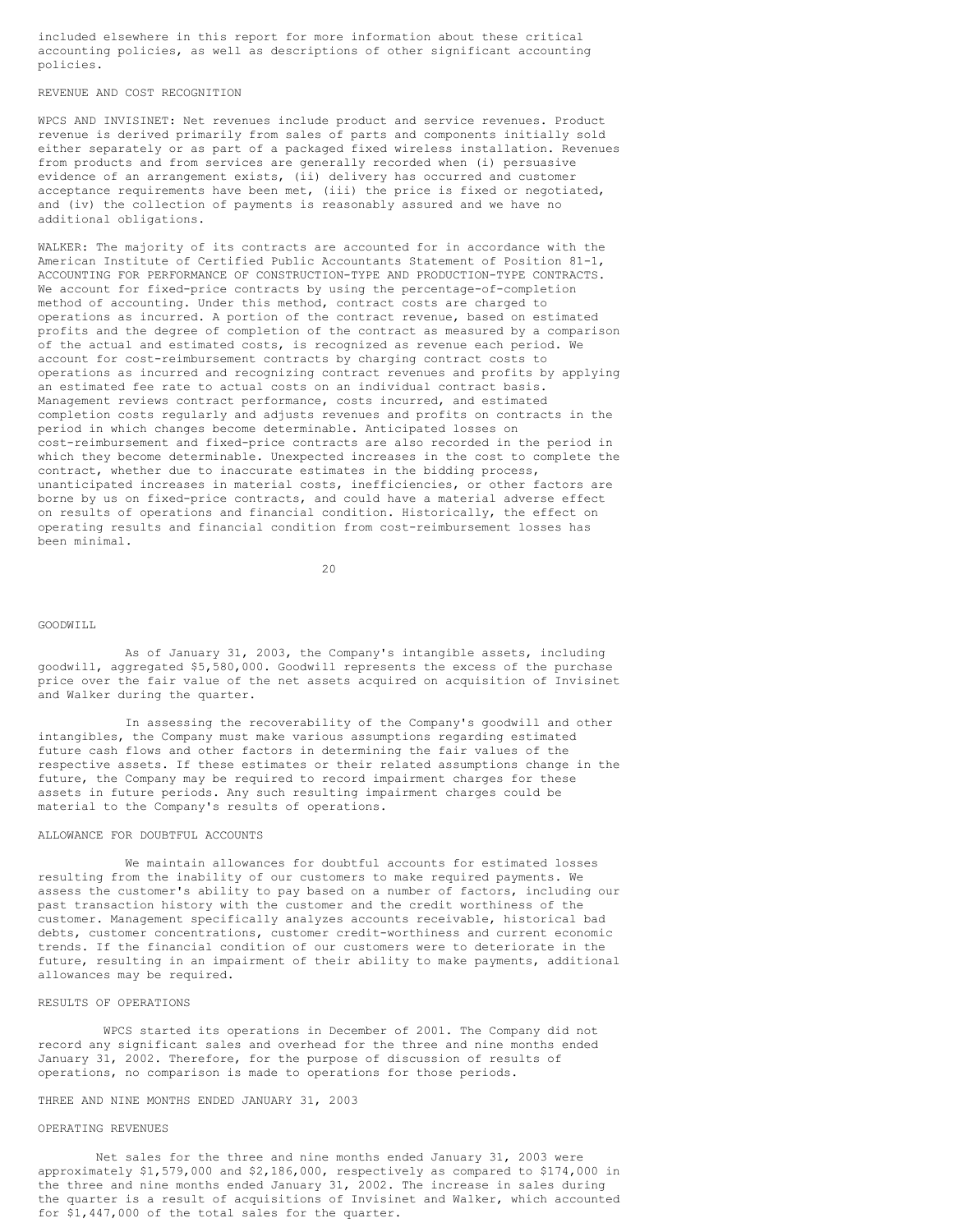In the case of WPCS and Invisinet, cost of sales consists of component and material costs and direct labor cost payments to third party sub-contractors for its installation. For the Walker subsidiary, cost of sales consists of direct costs on contract, including materials, labor, and other overhead costs. The Company's gross margin varies from job to job. For the three and nine months ended January 31, 2003, gross margin was 15.25% and 17.08%, respectively. We expect that the margins will increase as we increase our service business relative to other revenues.

# SELLING EXPENSES

Selling expenses include expenses incurred for travel and promotional activities. For the three and nine months ended January 31, 2003, selling expenses were \$2,394 and \$9,411, respectively. We expect selling expenses to increase in the near future as we start to market our products and services in expanded markets.

21

### GENERAL AND ADMINISTRATIVE EXPENSES

General and administrative expenses consist primarily of personnel and related costs for general corporate functions, including finance, accounting, strategic and business development, legal, human resources and administration.

For the three months ended January 31, 2003, general and administrative expenses were \$491,000. Included in the general and administrative expenses is \$5,000 paid to consultants for investor relations and \$45,000 in legal and accounting fees. Salaries, commissions and payroll taxes amounted to \$228,000 and rent for our office facilities amounted to \$24,000. Other general and administrative expenses amounted to \$189,000.

For the nine months ended January 31, 2003, general and administrative expenses were \$881,000. Included in the general and administrative expenses is \$97,000 paid to consultants for investor relations, \$150,000 in legal and accounting fees in connection with the merger and other compliance issues. Salaries, commissions and payroll taxes amounted to \$396,000 and rent for our office facilities amounted to \$39,000. For the nine months ended January 31, 2003, other general and administrative expenses amounted to \$199,000. We expect general and administrative expenses to increase as we expand our business.

## LIQUIDITY AND CAPITAL RESOURCES

At January 31, 2003, we had working capital of \$1,193,000, which consisted of current assets of approximately \$3,529,000 and current liabilities of \$2,335,000. Current assets included \$107,000 in cash, \$200,000 in restricted cash, \$2,719,000 in accounts receivable and costs and estimated earnings in excess of billings on uncompleted contracts, \$126,000 in inventories and \$377,000 in other current assets. Current liabilities included \$2,084,000 in accounts payable, accrued expenses and billings in excess of costs and estimated earnings on uncompleted contracts, \$200,000 payable to a bank on a line of credit and \$51,000 in current lease obligations and equipment loans payable.

We utilized \$761,000 in cash from operating activities during the nine months ended January 31, 2003. This was mainly comprised of a \$562,000 loss generated for the nine months ended January 31, 2003, a \$562,000 net increase in accounts receivables, \$112,000 increase in inventory, \$161,000 increase in prepaid expenses, offset by a \$610,000 increase in accounts payable and accrued expenses.

The Company's investing activities utilized \$375,000, which consisted of \$500,000 paid for acquisition of Walker to its shareholders, \$54,000 paid as acquisition costs for acquiring Invisinet and Walker, offset by \$179,000 received in cash on acquisition of these businesses.

The Company's financing activities generated cash of \$1,229,000 during the nine months ended January 31, 2003. This was comprised of \$1,455,000 from proceeds of sale of Series B and Series C Preferred Stock to investors in a private placement, \$3,257 of cash received from PSVI on reverse acquisition, offset by \$200,000 deposited with a bank to secure a line of credit and \$29,000 in repayment of notes payable and principal on capital lease obligations.

Our capital requirements depend on numerous factors, including market for our products and services, the resources we devote to developing, marketing, selling and supporting our products and services, the timing and extent of establishing additional markets and other factors. We expect that our cash and investment balances will be sufficient to meet our working capital and capital expenditure needs for at least the next 12 months. After that, we may need to raise additional funds for a number of uses. We may not be able to obtain additional funds on acceptable terms, or at all. We expect to devote substantial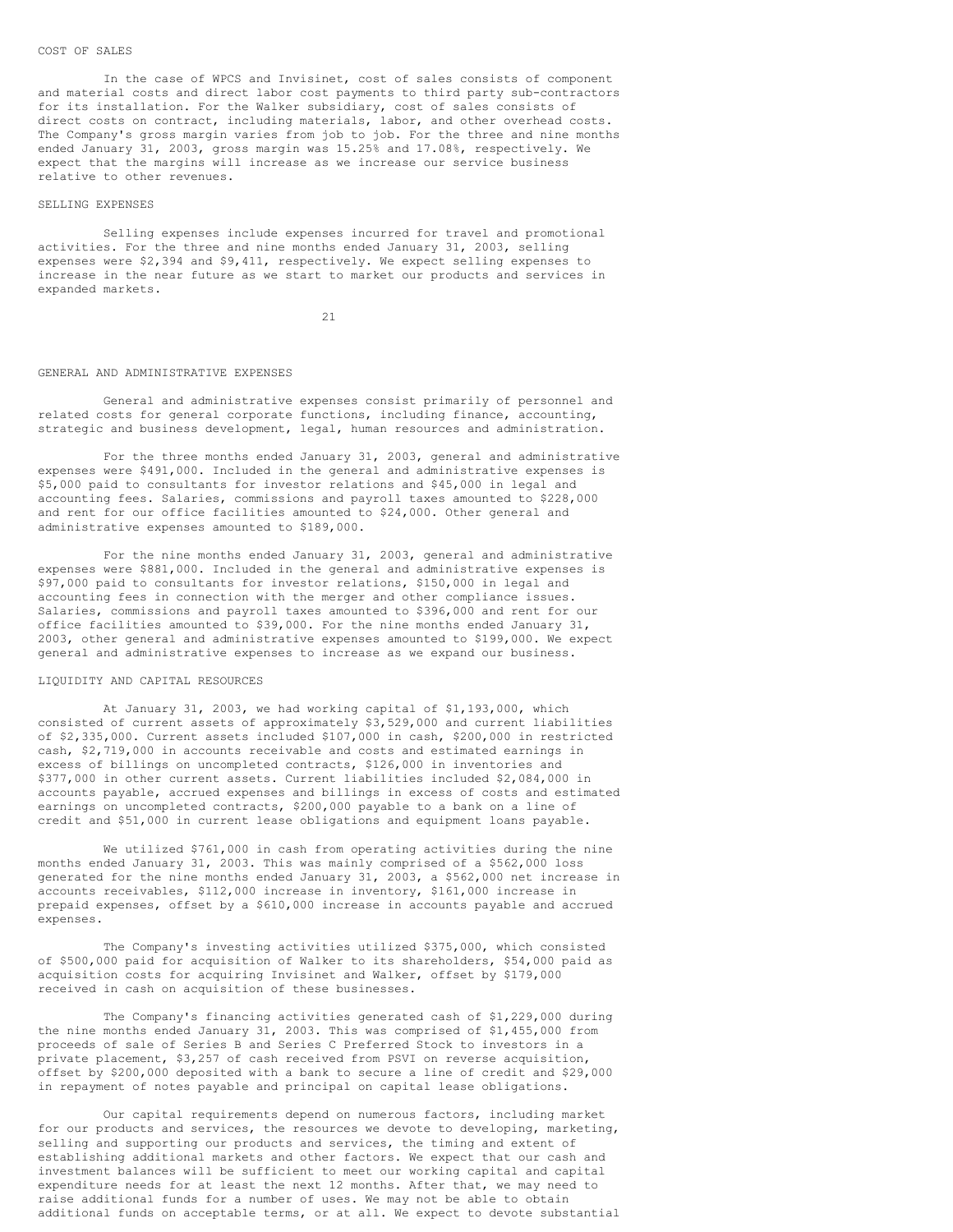capital resources to search for, investigate and, potentially, acquire new businesses, companies or technologies. We acquired Invisinet and Walker without using much cash, by issuing the Company's common stock. The sale of additional equity or convertible debt securities may result in additional dilution to our shareholders.

 $22$ 

## RECENT ACCOUNTING PRONOUNCEMENTS.

In June 2001, the Financial Accounting Standards Board (FASB) issued Statement of Financial Accounting Standards No. 141 (SFAS No. 141), Business Combinations, and Statement of Financial Accounting Standards No. 142 (SFAS No. 142), Goodwill and Other Intangible Assets. SFAS No. 141 addresses financial accounting and reporting for business combinations and is effective for all business combinations after June 30, 2001. SFAS No. 142 addresses financial accounting and reporting for acquired goodwill and other intangible assets and is effective for fiscal years beginning after December 15, 2001. We have adopted SFAS No. 142 as of the beginning of fiscal year 2002.

The FASB recently issued SFAS No. 143, Accounting for Asset Retirement Obligations, addressing financial accounting and reporting for obligations associated with the retirement of tangible long-lived assets and the associated asset retirement costs. SFAS No. 143 requires an enterprise to record the fair value of an asset retirement obligation as a liability in the period in which it incurs a legal obligation associated with the retirement of a tangible long-lived asset. SFAS No. 143 also requires the enterprise to record the contra to the initial obligation as an increase to the carrying amount of the related long-lived asset and to depreciate that cost over the remaining useful life of the asset. The liability is changed at the end of each period to reflect the passage of time and changes in the estimated future cash flows underlying the initial fair value measurement. SFAS No. 143 is effective for fiscal years beginning after June 15, 2002. We are currently examining the impact of this pronouncement on the results of our operations and financial position.

In August 2001, the FASB issued SFAS No. 144, Accounting for the Impairment or Disposal of Long-Lived Assets, which supersedes previous guidance on financial accounting and reporting for the impairment or disposal of long-lived assets and for segments of a business to be disposed of. Adoption of SFAS 144 is required no later than the beginning of fiscal 2003. Management does not expect the adoption of SFAS 144 to have a significant impact on our financial position or results of operations. However, further impairment reviews may result in charges against earnings to write down the value of long-lived assets.

In April 2002, the FASB issued SFAS No. 145, "RESCISSION OF FASB STATEMENTS NO. 4, 44, AND 64, AMENDMENT OF FASB STATEMENT NO. 13, AND TECHNICAL CORRECTIONS." This statement eliminates the requirement under SFAS 4 to aggregate and classify all gains and losses from extinguishments of debt as an extraordinary item, net of related income tax effect. This statement also amends SFAS 13 to require that certain lease modifications with economic effects similar to sale-leaseback transactions be accounted for in the same manner as sale-leaseback transactions. In addition, SFAS 145 requires reclassification of gains and losses in all prior periods presented in comparative financial statements related to debt extinguishments that do not meet the criteria for extraordinary item in Accounting Principles Board Opinion 30. The statement is effective for fiscal years beginning after May 15, 2002 with early adoption encouraged. The Company will adopt SFAS 145 effective May 1, 2003. The Company is currently evaluating the requirements and impact of this statement on our consolidated results of operations and financial position. We do not believe that the adoption of SFAS 145 will have any material effect on our consolidated financial statements.

On July 30, 2002, the FASB issued SFAS 146, "ACCOUNTING FOR COSTS ASSOCIATED WITH EXIT OR DISPOSAL ACTIVITIES." The statement requires companies to recognize costs associated with exit or disposal activities when they are incurred rather than at the date of a commitment to an exit or disposal plan. Examples of costs covered by the statement include lease termination costs and certain employee severance costs that are associated with a restructuring, discontinued operation, plant closing, or other exit or disposal activity. SFAS 146 is to be applied prospectively to exit or disposal activities initiated after December 31, 2002. The Company is currently evaluating the requirements and impact of this statement on our consolidated results of operations and financial position.

In December 2002, the FASB issued SFAS 148, ACCOUNTING FOR STOCK BASED COMPENSATION--TRANSITION AND DISCLOSURE--AN AMENDMENT OF FASB STATEMENT NO. 123. This statement amends SFAS 123, ACCOUNTING FOR STOCK-BASED COMPENSATION, to provide alternative methods of transition for a voluntary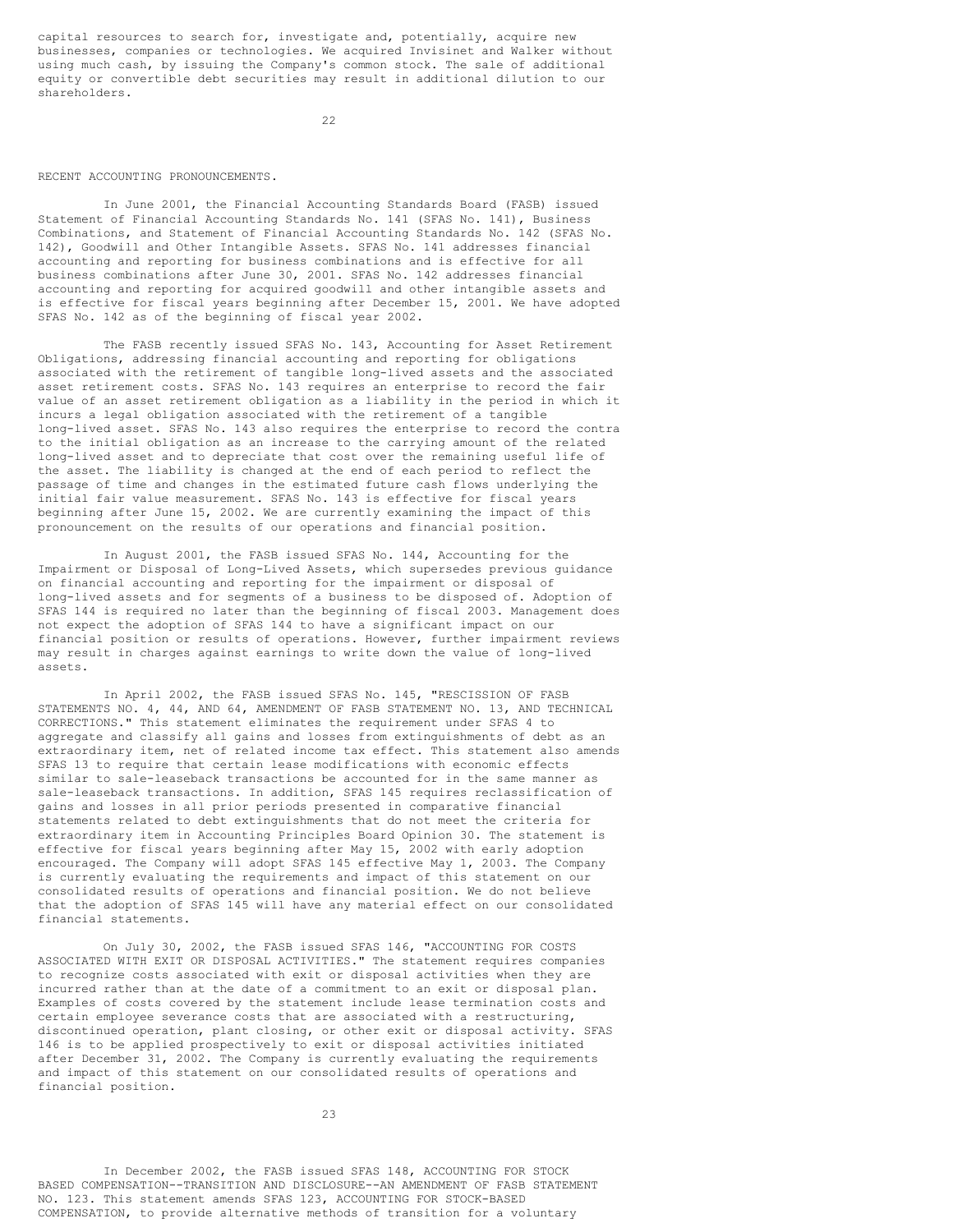change to the fair value based method of accounting for stock-based employee compensation. In addition, SFAS 148 amends the disclosure requirements of SFAS 123 to require prominent disclosures in both annual and interim financial statements about the method of accounting for stock-based employee compensation and the effect of the method used on reported results. The Company will adopt SFAS 148 effective May 1, 2003. The Company is currently evaluating the requirements and impact of this statement on our consolidated results of operations and financial position. We do not believe that the adoption of SFAS 148 will have any material effect on our consolidated financial statements.

24

# ITEM 3. CONTROLS AND PROCEDURES

- (a) Evaluation of disclosures. The Company maintains disclosure controls and procedures designed to provide reasonable assurance that information required to be disclosed in the reports filed with the SEC is recorded, processed, summarized and reported within the time periods specified in the rules of the SEC. Within 90 days prior to the filing of this Quarterly Report on Form 10-QSB, an evaluation, was completed under the supervision and participation of management, including the Chief Executive Officer and Chief Financial Officer, of the design and operation of this disclosure controls and procedures pursuant to Exchange Act Rule 13a-14. Based upon that evaluation, the Chief Executive Officer and Chief Financial Officer concluded that our disclosure controls and procedures are effective in timely alerting them to material information relating to the company (including the Company's consolidated subsidiaries) required to be included in the periodic SEC filings.
- (b) Changes in internal controls. There were no significant changes in internal controls or other factors that could significantly affect the Company's internal controls subsequent to the date of our evaluation.

 $25$ 

#### PART II - OTHER INFORMATION

#### ITEM 1. LEGAL PROCEEDINGS.

From time to time the Company is subject to litigation incidental to its business. Such claims, if successful, could exceed applicable insurance coverage. The Company is not currently a party to any material legal proceedings.

ITEM 2. CHANGES IN SECURITIES AND USE OF PROCEEDS.

None.

ITEM 3. DEFAULTS UPON SENIOR SECURITIES.

Not applicable.

ITEM 4. SUBMISSION OF MATTERS TO A VOTE OF SECURITY HOLDERS.

Not applicable.

ITEM 5. OTHER INFORMATION.

Not applicable.

- ITEM 6. EXHIBITS AND REPORTS ON FORM 8-K.
	- (a) EXHIBITS.
		- 99.1 Certification of Chief Financial Officer, Chief Financial Officer
		- 99.2 Certification of Chief Financial Officer, Chief Financial Officer and Director
	- (b) REPORTS ON FORM 8-K.

Report on Form 8-K/A dated November 27, 2002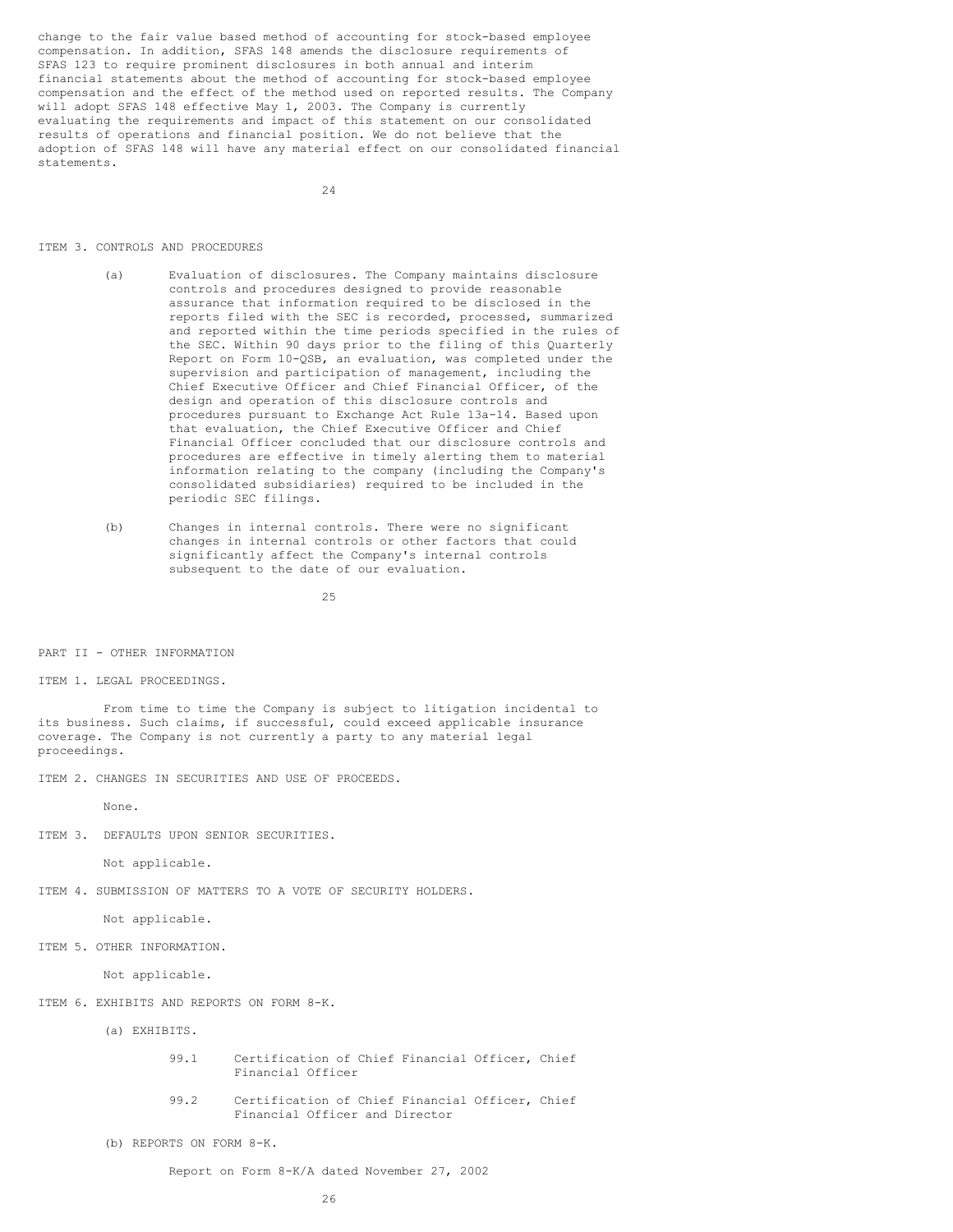## CERTIFICATIONS

I, Andrew Hidalgo, certify that:

- 1) I have reviewed this quarterly report on Form 10-QSB of WPCS International Incorporated ("the registrant);
- 2) Based on my knowledge, this quarterly report does not contain any untrue statement of a material fact or omit to state a material fact necessary to make the statements made, in light of the circumstances under which such statements were made, not misleading with respect to the period covered by this quarterly report;
- 3) Based on my knowledge, the financial statements, and other financial information included in this quarterly report, fairly present in all material respects the financial condition, results of operations and cash flows of the registrant as of, and for, the periods presented in this quarterly report;
- 4) I am responsible for establishing and maintaining disclosure controls and procedures (as defined in Exchange Act Rules 13a-14 and 15d-14) for the registrant and have:
	- a) designed such disclosure controls and procedures to ensure that material information relating to the registrant, including its consolidated subsidiaries, is made known to us by others within those entities, particularly during the period in which this quarterly report is being prepared;
	- b) evaluated the effectiveness of the registrant's disclosure controls and procedures as of a date within 90 days prior to the filing date of this quarterly report (the "Evaluation Date"); and
	- c) presented in this quarterly report our conclusions about the effectiveness of the disclosure controls and procedures based on our evaluation as of the Evaluation Date;
- 5) I have disclosed, based on my most recent evaluation, to the registrant's auditors and the audit committee of registrant's board of directors (or persons performing the equivalent functions):
	- a) all significant deficiencies in the design or operation of internal controls which could adversely affect the registrant's ability to record, process, summarize and report financial data and have identified for the registrant's auditors any material weaknesses in internal controls; and
	- b) any fraud, whether or not material, that involves management or other employees who have a significant role in the registrant's internal controls; and
- 6) The registrant's other certifying officers and I have indicated in this quarterly report whether or not there were significant changes in internal controls or in other factors that could significantly affect internal controls subsequent to the date of our most recent evaluation, including any corrective actions with regard to significant deficiencies and material weaknesses.

Date: March 24, 2003 /s/ Andrew Hidalgo ----------------------- Andrew Hidalgo Chief Executive Officer

27

I, Tamara Evans, certify that:

1. I have reviewed this quarterly report on Form 10-QSB of WPCS International Inc.;

2. Based on my knowledge, this quarterly report does not contain any untrue statement of a material fact or omit to state a material fact necessary to make the statements made, in light of the circumstances under which such statements were made, not misleading with respect to the period covered by this quarterly report;

3. Based on my knowledge, the financial statements, and other financial information included in this quarterly report, fairly present in all material respects the financial condition, results of operations and cash flows of the registrant as of, and for, the periods presented in this quarterly report;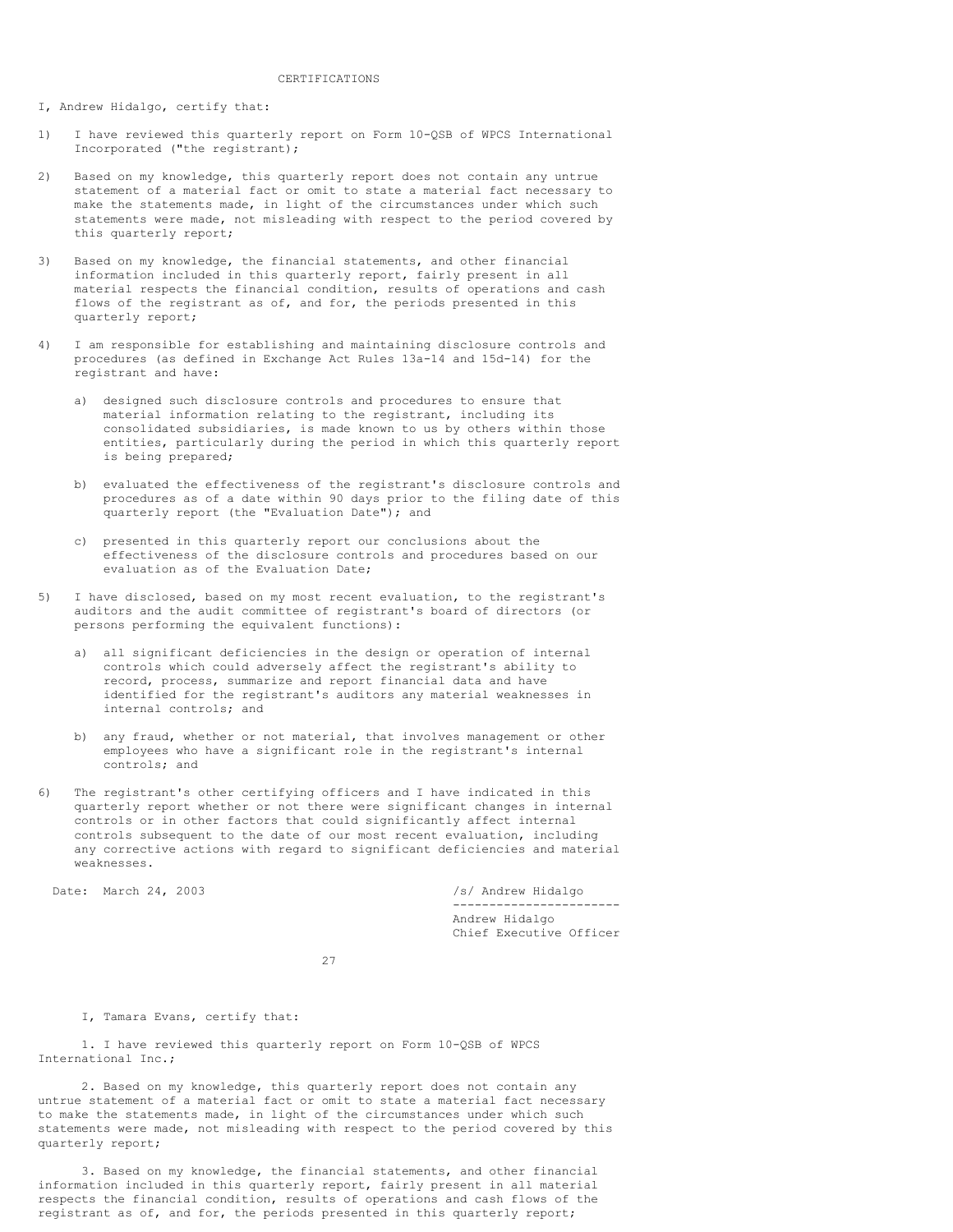4. The registrant's other certifying officers and I are responsible for establishing and maintaining disclosure controls and procedures (as defined in Exchange Act Rules 13a-14 and 15d-14) for the registrant and we have:

a) designed such disclosure controls and procedures to ensure that material information relating to the registrant, including its consolidated subsidiaries, is made known to us by others within those entities, particularly during the period in which this quarterly report is being prepared;

b) evaluated the effectiveness of the registrant's disclosure controls and procedures as of a date within 90 days prior to the filing date of this quarterly report (the "Evaluation Date"); and

c) presented in this quarterly report our conclusions about the effectiveness of the disclosure controls and procedures based on our evaluation as of the Evaluation Date;

5. The registrant's other certifying officers and I have disclosed, based on our most recent evaluation, to the registrant's auditors and the audit committee of registrant's board of directors (or persons performing the equivalent function):

a) all significant deficiencies in the design or operation of internal controls which could adversely affect the registrant's ability to record, process, summarize and report financial data and have identified for the registrant's auditors any material weaknesses in internal controls; and

b) any fraud, whether or not material, that involves management or other employees who have a significant role in the registrant's internal controls; and

6. The registrant's other certifying officers and I have indicated in this quarterly report whether or not there were significant changes in internal controls or in other factors that could significantly affect internal controls subsequent to the date of our most recent evaluation, including any corrective actions with regard to significant deficiencies and material weaknesses.

Date: March 24, 2003 By: /s/ TAMARA EVANS ----------------------- Tamara Evans Chief Financial Officer

28

# **SIGNATURES**

In accordance with the requirements of the Exchange Act, the registrant caused this report to be signed on its behalf by the undersigned, thereunto duly authorized.

WPCS INTERNATIONAL INCORPORATED

Date: March 21, 2003 By: /S/ TAMARA EVANS

----------------------- Tamara Evans Chief Financial Officer